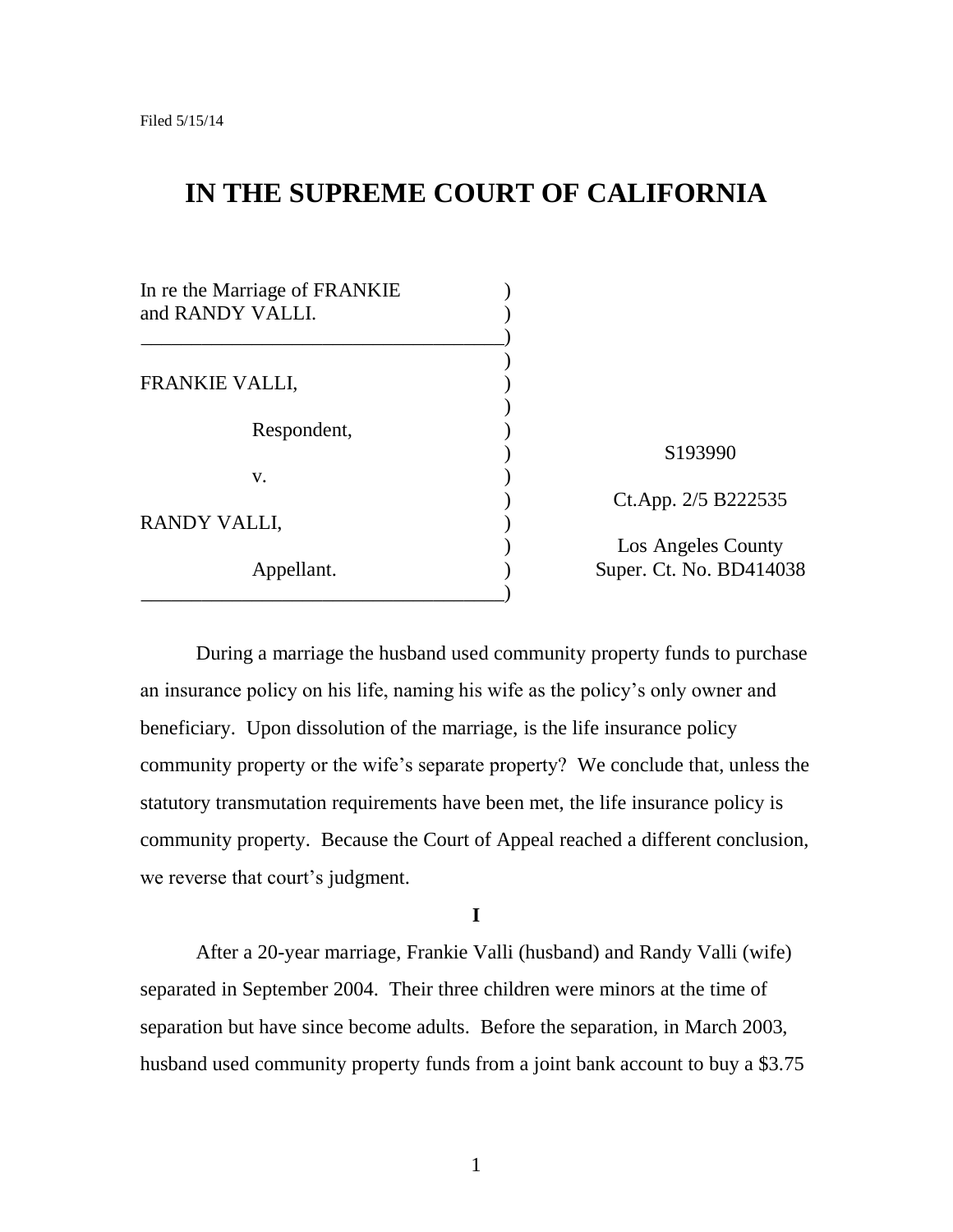million insurance policy on his life, naming wife as the sole owner and beneficiary. Until the parties separated, the policy premiums were likewise paid with community property funds from a joint bank account.

At the marital dissolution proceeding, wife testified that she and husband, while he was in the hospital for "heart problems," had talked about buying a life insurance policy. Wife said that husband and their business manager, Barry Siegel, told her that they would make her the policy"s owner. Husband testified that he "put everything in [wife"s] name, figuring she would take care and give to the kids what they might have coming" and that he had no plans to separate from wife when he bought the policy.

The trial court ruled that the insurance policy was community property because it was acquired during marriage with community funds. The court awarded the policy to husband and ordered him to buy out wife"s interest in the policy by paying her \$182,500, representing one-half of the policy"s cash value at the time of trial. The Court of Appeal reversed, holding that the insurance policy was wife's separate property.

#### **II**

In a marital dissolution proceeding, a court's characterization of the parties' property — as community property or separate property — determines the division of the property between the spouses. (*In re Marriage of Benson* (2005) 36 Cal.4th 1096, 1102; *In re Marriage of Haines* (1995) 33 Cal.App.4th 277, 291.) Property that a spouse acquired before the marriage is that spouse's separate property. (Fam. Code,  $\S 770$ , subd. (a)(1).) Property that a spouse acquired during the marriage is community property (*id.*, § 760) unless it is (1) traceable to a separate property source (*In re Marriage of Lucas* (1980) 27 Cal.3d 808, 815; *In re Marriage of Mix* (1975) 14 Cal.3d 604, 610, 612), (2) acquired by gift or bequest (Fam. Code, § 770, subd. (a)(2)), or (3) earned or accumulated while the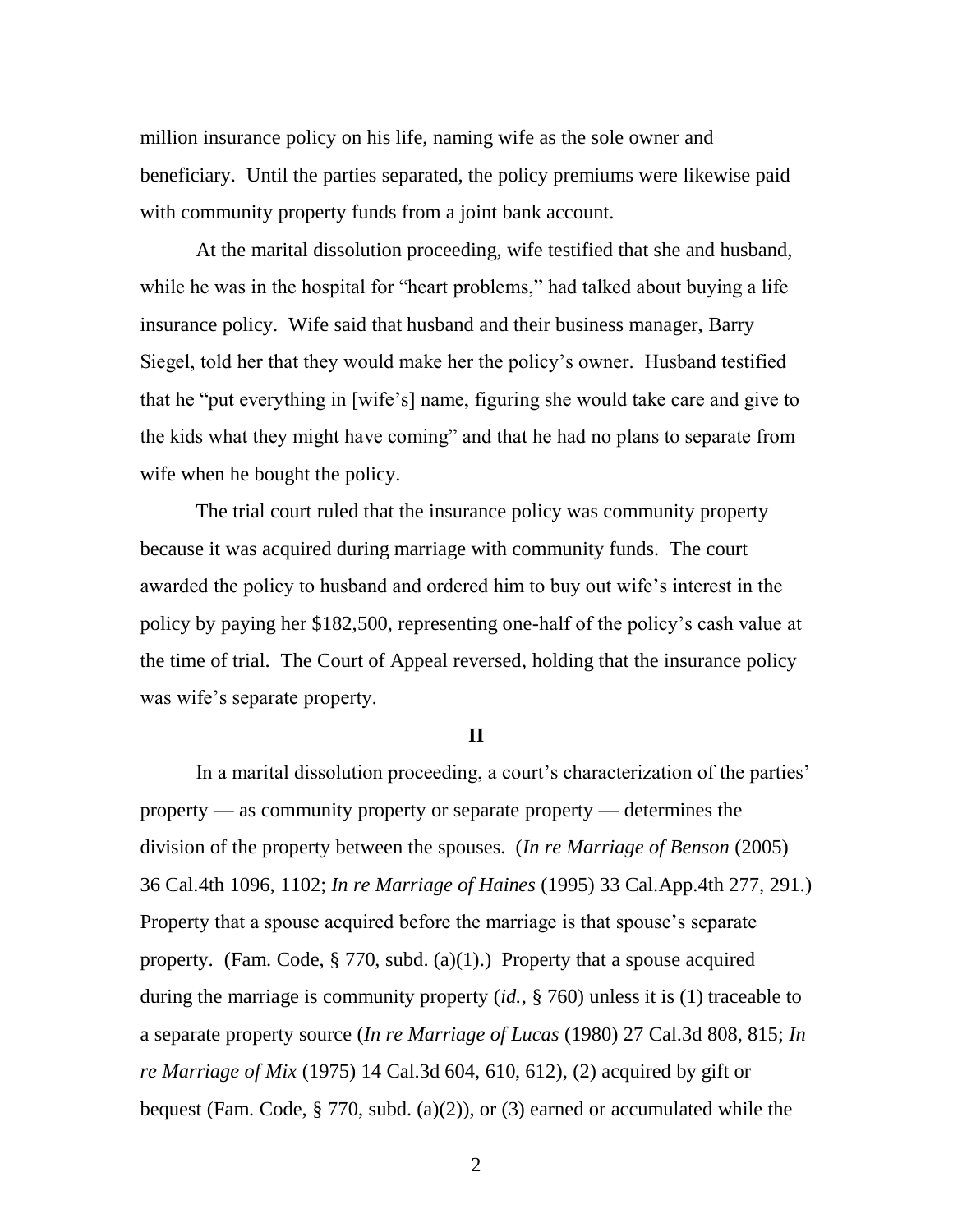spouses are living separate and apart *(id.*, § 771, subd. (a)). A spouse's claim that property acquired during a marriage is separate property must be proven by a preponderance of the evidence. (*In re Marriage of Ettefagh* (2007) 150 Cal.App.4th 1578, 1591; see *Estate of Murphy* (1976) 15 Cal.3d 907, 917 [a spouse asserting that property acquired by purchase during a marriage is separate property must prove that the property is not community].)

Here, as mentioned earlier, husband during the marriage took out a \$3.75 million insurance policy on his life, designating wife as the policy"s sole owner and beneficiary. The parties do not dispute that the policy was purchased with community property funds from a joint bank account. What they do dispute is the policy"s characterization. Husband argues that the policy is community property because it was purchased during the marriage with community funds. (See *Tyre v. Aetna Life Ins. Co.* (1960) 54 Cal.2d 399, 402 ["A policy of insurance on the husband's life is community property when the premiums have been paid with community funds."]; *Grimm v. Grimm* (1945) 26 Cal.2d 173, 175 [same].) Wife argues that the policy is her separate property because husband arranged for the policy to be put solely in her name, thereby changing the policy"s character from community property to separate property.

Married persons may, through a transfer or an agreement, transmute — that is, change — the character of property from community to separate or from separate to community. (Fam. Code, § 850.) A transmutation of property, however, "is not valid unless made in writing by an express declaration that is made, joined in, consented to, or accepted by the spouse whose interest in the property is adversely affected." (*Id.*, § 852, subd. (a).) To satisfy the requirement of an "express declaration," a writing signed by the adversely affected spouse must expressly state that the character or ownership of the property at issue is being changed. (*Estate of MacDonald* (1990) 51 Cal.3d 262, 272.) The "express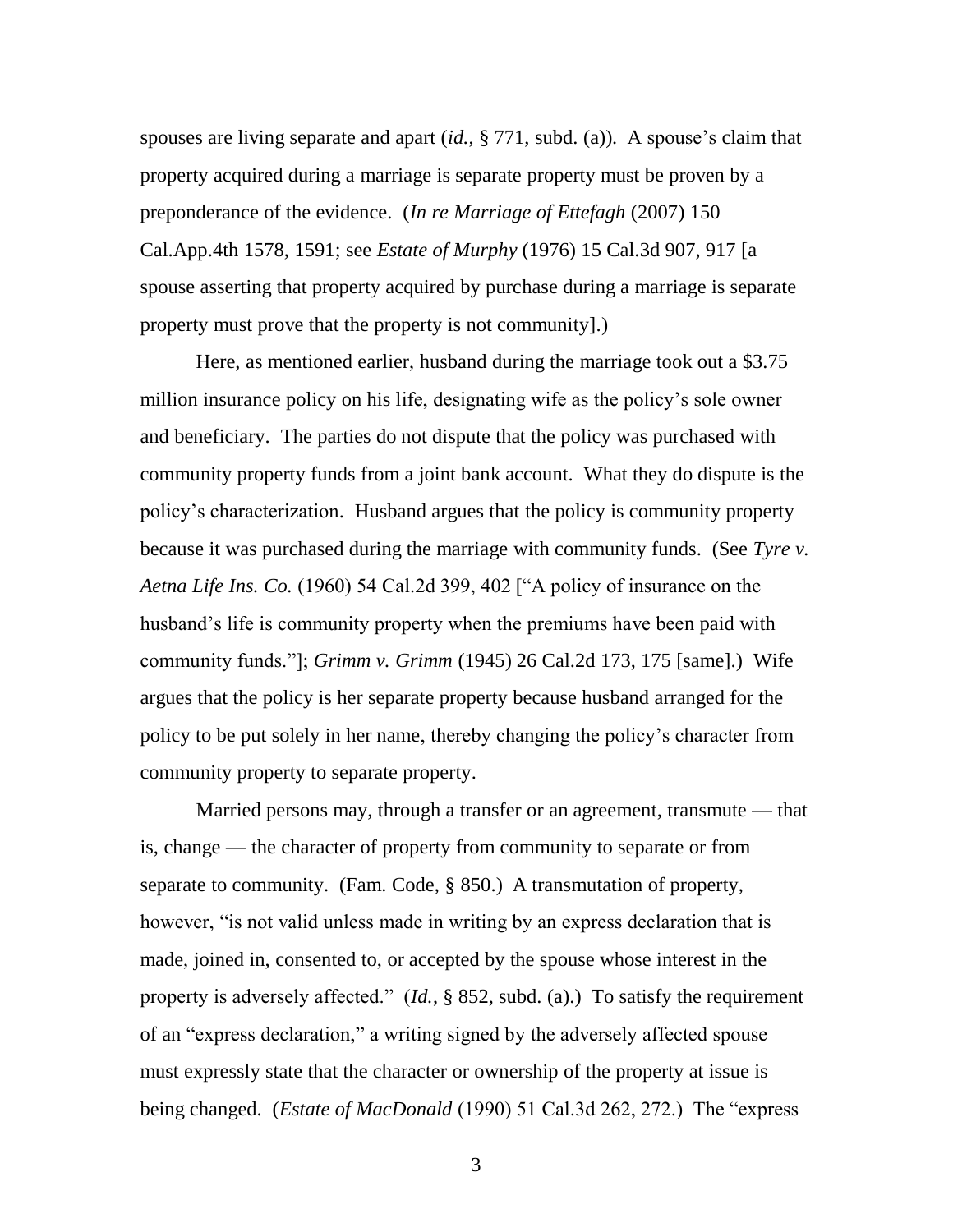declaration" requirement "does not apply to a gift between the spouses of clothing, wearing apparel, jewelry, or other tangible articles of a personal nature that is used solely or principally by the spouse to whom the gift is made and *that is not substantial in value taking into account the circumstances of the marriage*." (Fam. Code, § 852, subd. (c), italics added.)

Here, husband contends that because the express written declaration requirement was not satisfied, his act of placing the life insurance policy in wife's name did not transmute the policy, which was purchased during the marriage with community funds, into a separate property asset of wife. Wife argues that the transmutation requirements apply only to transactions between spouses, and not to one spouse"s acquisition of property from a third party. Here, she argues, the only transaction was between husband and the insurance company issuing the policy. Because there was *no interspousal transaction*, in her view the transmutation requirements do not apply.

The Legislature adopted the statutory transmutation requirements in 1984 upon a recommendation of the California Law Revision Commission. (*Estate of MacDonald*, *supra*, 51 Cal.3d at p. 268.) In its report to the Legislature, the commission observed that under then existing law it was " "quite easy for spouses to transmute both real and personal property" " because a transmutation could be proved by evidence of an oral agreement between the spouses or by " "implications from the conduct of the spouses." " (*Id.* at p. 269.) This " 'rule of easy transmutation . . . generated extensive litigation in dissolution proceedings'" where it encouraged spouses " 'to transform a passing comment into an "agreement" or even to commit perjury by manufacturing an oral or implied transmutation." " (*Ibid*.) As this court has concluded, therefore, in adopting the statutory transmutation requirements the Legislature intended "to remedy problems which arose when courts found transmutations on the basis of evidence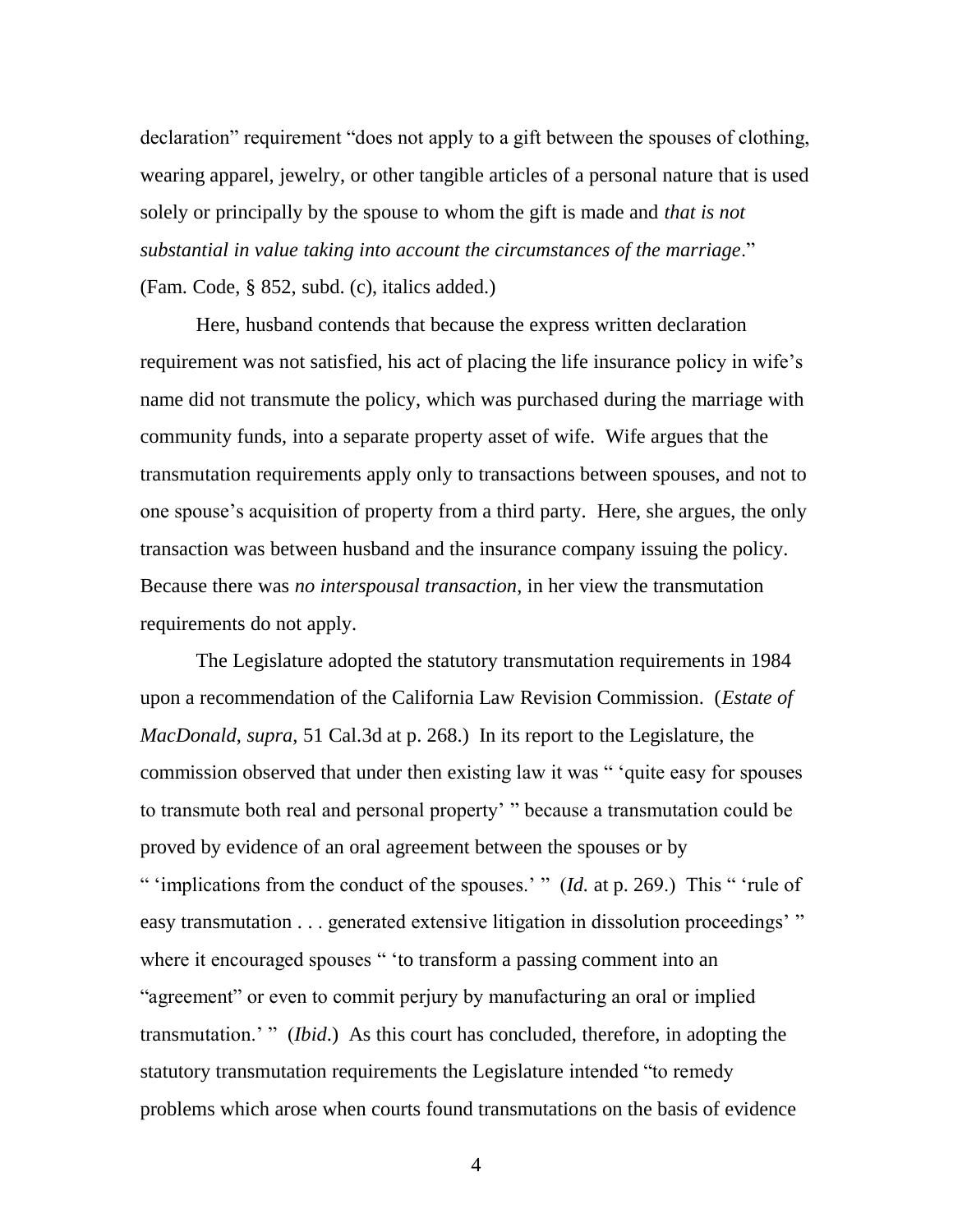the Legislature considered unreliable." (*Ibid.*; accord, *In re Marriage of Benson*, *supra*, 36 Cal.4th at p. 1106 [the transmutation statute "blocks efforts to transmute marital property based on evidence — oral, behavioral, or documentary — that is easily manipulated and unreliable"].)

The distinction that wife here urges us to draw between interspousal property transactions (which are subject to the transmutation statutes) and property acquisitions from third parties (which would not be subject to those statutes even when it has the claimed effect of changing community property funds to a separate property asset or vice versa) bears no relation to these legislative concerns, and it produces arbitrary and irrational results that the Legislature could not have intended. A few hypothetical examples illustrate this point.

Suppose a husband, shopping at a jewelry store, uses community funds to buy a particularly expensive diamond necklace that is "substantial in value taking into account the circumstances of the marriage" (Fam. Code, § 852, subd. (c)), intending to give it to his wife a few days later as a birthday present. Because of the particular necklace"s value in comparison to the particular couple"s financial situation, the gift exception does not apply. Under the analysis urged here by wife, the transmutation statutes would not apply to the necklace"s *purchase* because it was a third party transaction with the jewelry store. But because the husband used community funds to buy the necklace and did not immediately transfer title or possession to the wife, the purchase itself did not cause any transmutation, and the necklace would be community property at least until the wife's birthday. On that day, the husband's act of giving the necklace to the wife, together with the wife"s act of accepting the husband"s gift, would be an interspousal transaction to which the transmutation requirements would apply even under the analysis urged here by wife. Absent an express written declaration,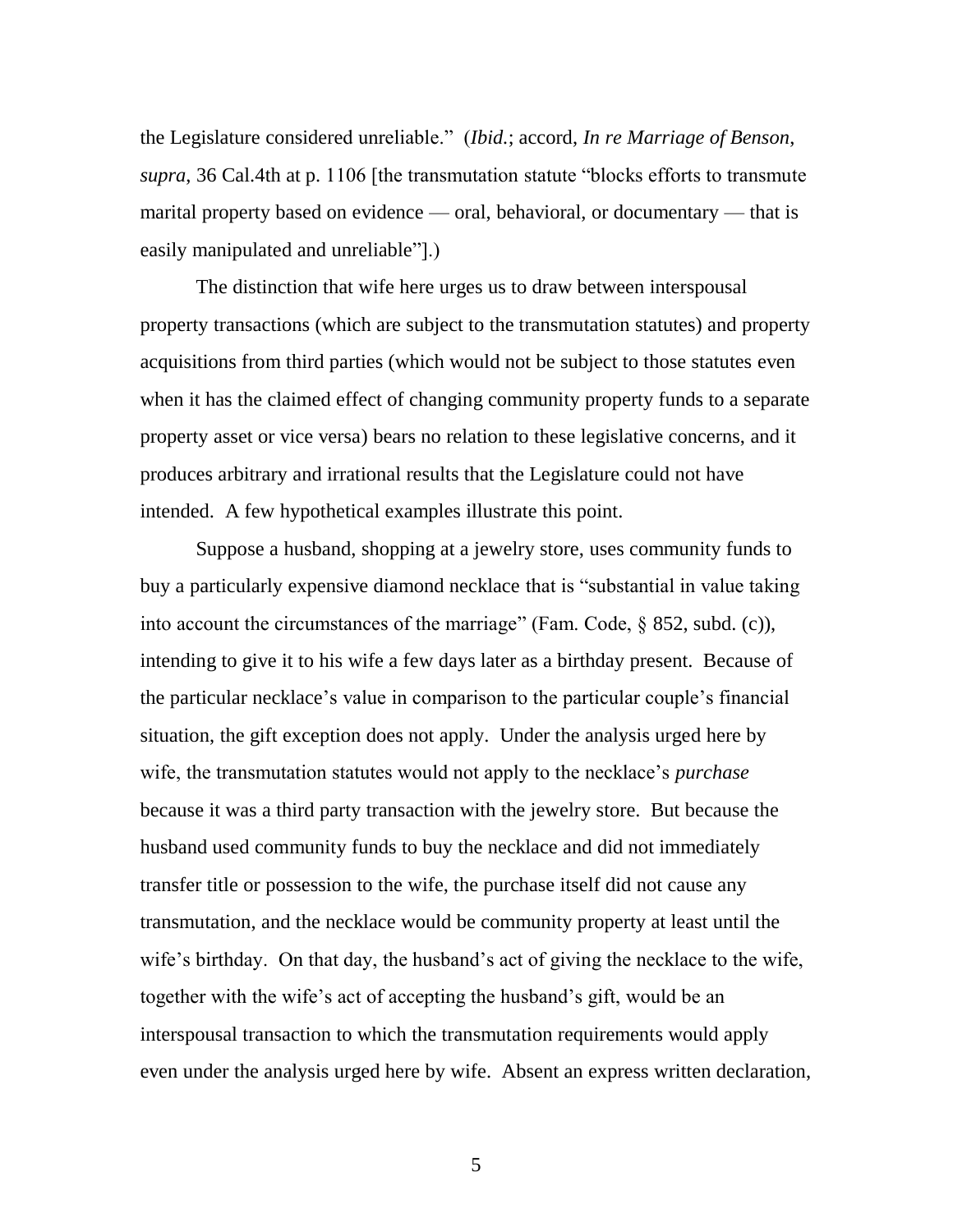therefore, the necklace would remain community property even after the wife received it as a birthday gift from the husband.

Next, suppose that instead of buying the necklace for his wife before her birthday, the husband, on his wife's birthday, promises to buy a diamond necklace of her choice. They go to a jewelry store, the wife selects a particular necklace that is "substantial in value taking into account the circumstances of the marriage" (Fam. Code, § 852, subd. (c)), the husband pays for it with community funds, and they leave the store with the wife wearing the new jewelry. In this scenario, there would appear to be a single transaction, the jewelry store purchase. Under the analysis urged here by wife, the transmutation statutes would not apply to that single transaction because it was a purchase from a third party, and thus no "express declaration" would be required to transmute the community property funds to the wife's separate property asset.

For purposes of the transmutation statutes, it is difficult to conceive any justification for treating these two hypothetical scenarios differently. Under either scenario, the husband could present evidence, in a later dissolution proceeding, that he and the wife had discussed the advantages of diamonds as an investment, that they had orally agreed the necklace would eventually be passed on to their daughter, and that it was therefore understood between them that although this very expensive necklace would be the wife"s to wear on special occasions, it would remain a community asset. To rebut the husband"s evidence, the wife could deny having any conversation with the husband about investing in diamonds or purchasing jewelry as a family legacy, and she could present evidence of a contrary understanding that the necklace was to be hers alone. If the transmutation statutes did not apply, and in the absence of a writing expressly memorializing the parties' understanding and intent, the trial court in the dissolution proceeding would be obliged to base its decision regarding the necklace's character as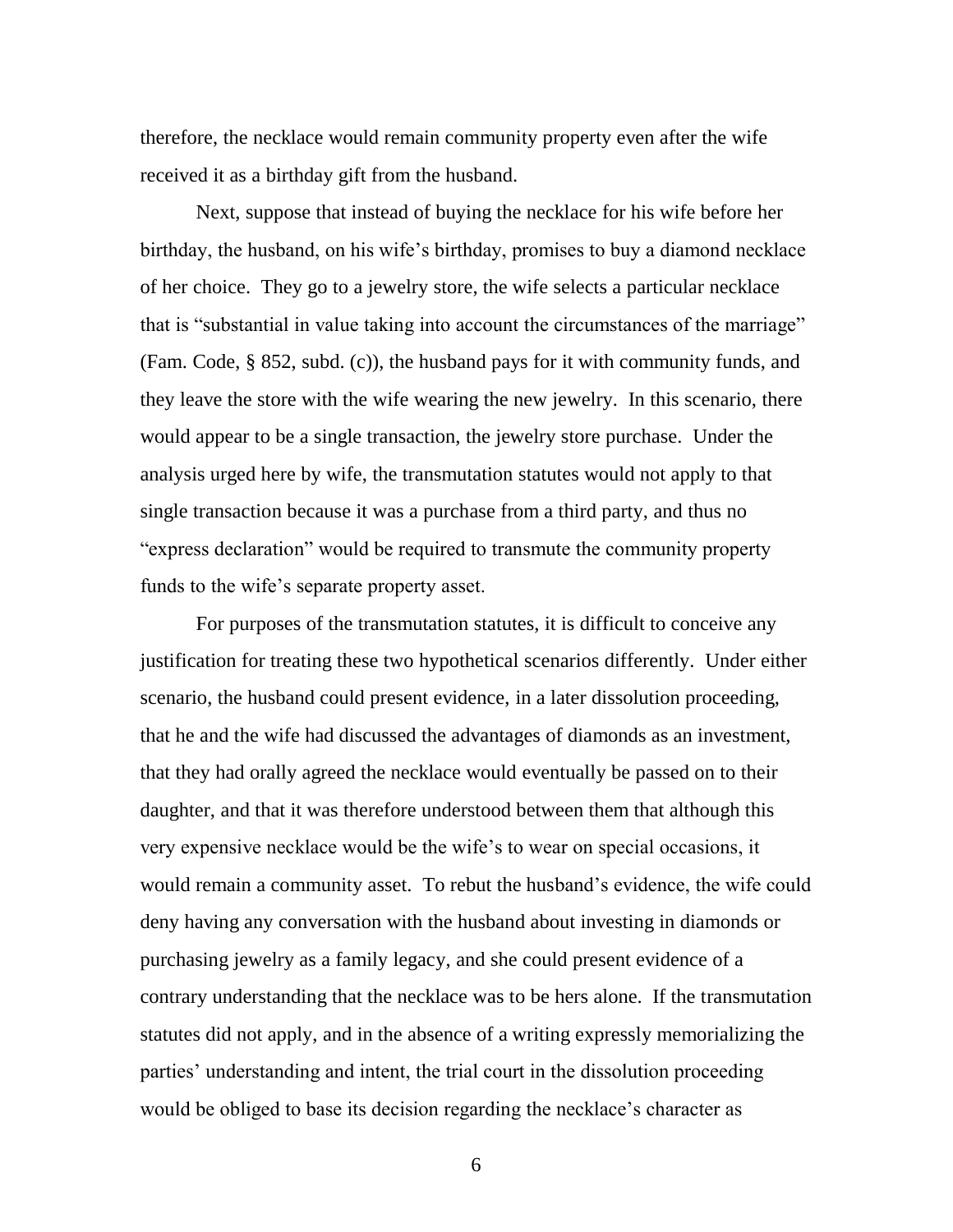community or separate property on a difficult assessment of the spouses" credibility as witnesses. (See, e.g., *In re Marriage of Steinberger* (2001) 91 Cal.App.4th 1449, 1456.) Putting the trial court in such a position is what the transmutation statutes were enacted to prevent.

One could argue, perhaps, that the second hypothetical scenario, like the first, can and should be viewed as two transactions — a purchase from a third party *and* an interspousal giving of a gift — that are legally distinguishable even though they occurred simultaneously. Adopting that approach, one would conclude that the interspousal gift transaction was subject to the transmutation statutes in the second scenario just as in the first. But if the second jewelry gift scenario can be parsed into two simultaneous but legally separable transactions, then so here could husband"s purchase of the life insurance policy, with title taken in wife"s name. If, as wife here claims, the effect of the policy purchase with money from a joint bank account was to convert community property funds into her separate property asset, then the purchase necessarily involved a gift from husband to wife because wife has never maintained that she gave husband anything in exchange for his community interest in the purchase money. If the policy was a gift by husband to wife, then the giving and receiving of that gift was an interspousal transaction to which the transmutation statutes apply. (Cf. *Burkle v. Burkle* (2006) 141 Cal.App.4th 1029, 1036, fn. 5 [the elements of a gift include " "delivery, either actual or symbolical" " and " "acceptance, actual or imputed' "[.]

This point can be further illustrated by another hypothetical. Suppose in this case husband had initially taken title to the insurance policy jointly in his and wife's names, and then on a later date, after receiving estate planning advice and discussing the matter with wife, he had instructed the insurer to transfer the title to wife's name alone. In that situation, where wife acquired sole title to the policy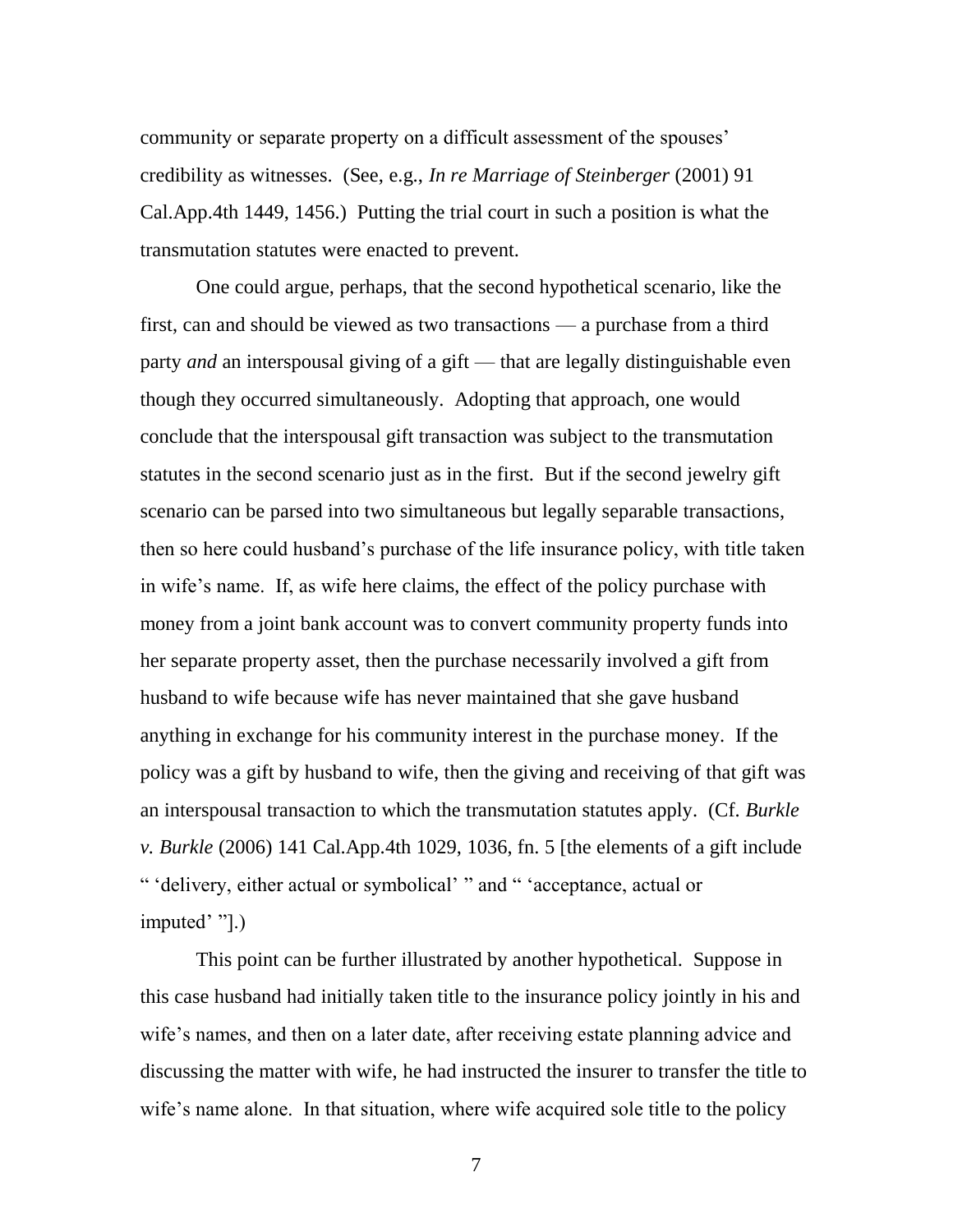some time after the policy"s purchase, it appears that wife would concede the transmutation statutes" applicability to any claim by her, in a marital dissolution proceeding, that the change in title changed the character of the policy from community to separate property.**1** Therefore, under the analysis urged here by wife, whether the transmutation statutes apply to the insurance policy depends upon the entirely fortuitous circumstance of when she acquired sole title to the insurance policy, whether during the purchase or after the purchase of the policy. We are unwilling to conclude the Legislature intended application of the transmutation statutes to turn on such fortuitous distinctions.

We recognize that some court decisions have stated that a transmutation requires an interspousal transaction and that one spouse's acquisition of an asset from a third party is therefore exempt from the statutory transmutation restrictions. Those decisions are unpersuasive, however.

The notion that third party transactions cannot be transmutations may be traced to the Court of Appeal"s 1995 decision in *In re Marriage of Haines*, *supra*, 33 Cal.App.4th 277. There, the Court of Appeal said that a transmutation is "an interspousal transaction or agreement which works a change in the character of the property." (*Id.* at p. 293.) Referring to the wife"s signing of a quitclaim deed conveying the family residence to the husband during the marriage, the court concluded that this was a transmutation subject to the statutory express declaration

**<sup>1</sup>** Wife here might argue that instructing the insurance company to transfer title after the policy"s purchase would be a third party transaction, like the initial purchase of the policy, because it could be done without her knowledge or participation. If we were to accept that argument, however, the result would be drawing an arbitrary distinction between assets as to which title transfers are always made through a third party, such as the insurance company here, and assets such as real property, as to which title transfers are normally made by deed or similar conveyances between the affected parties.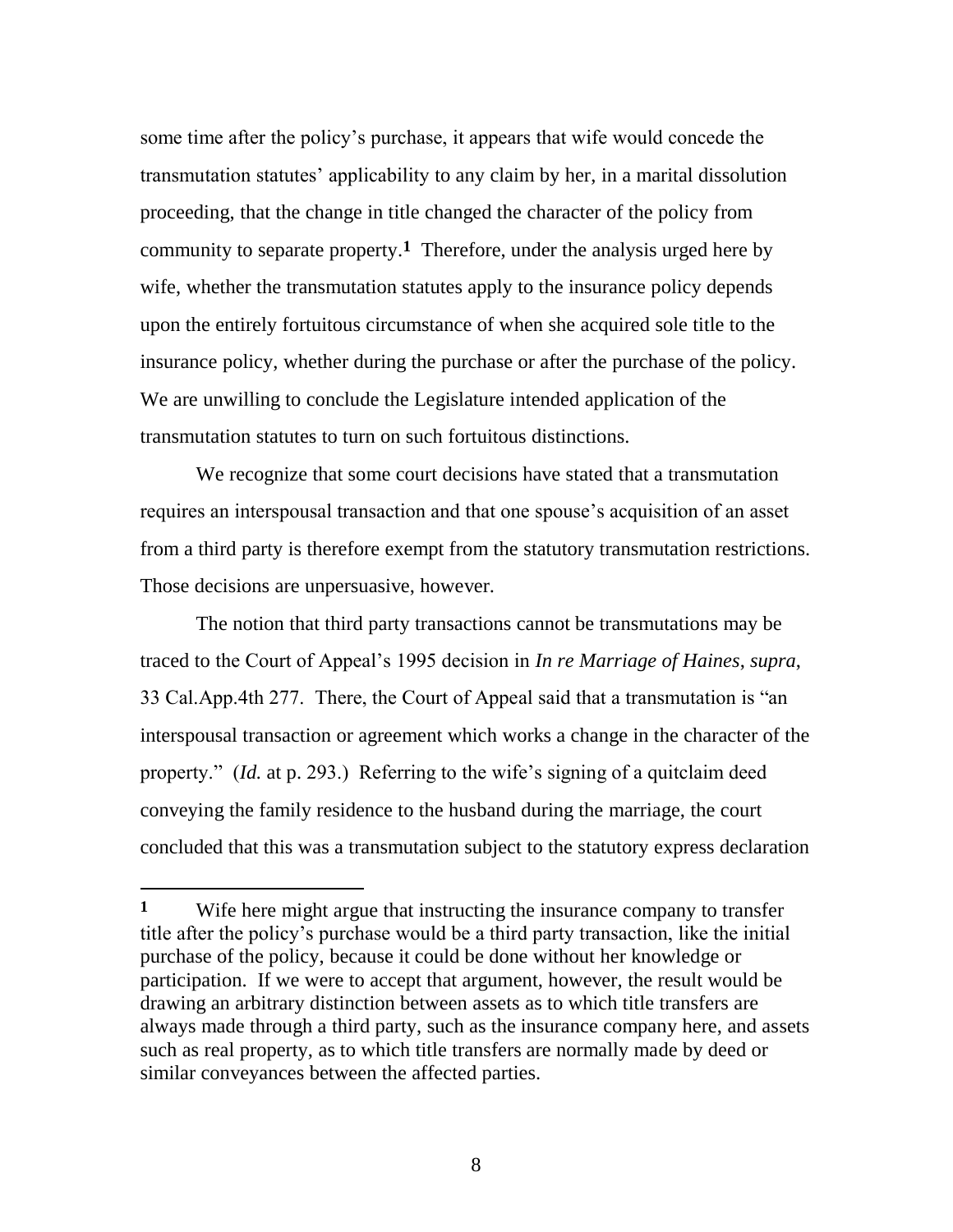requirement. (*Ibid.*) The court did not consider whether any other transaction was a transmutation, and in particular it did not consider whether one spouse"s purchase of property from a third party could be a transmutation.

The statement that a transmutation is "an interspousal transaction or agreement" (*In re Marriage of Haines*, *supra*, 33 Cal.App.4th at p. 293) was later repeated in the Court of Appeal decisions in *In re Marriage of Campbell* (1999) 74 Cal.App.4th 1058, 1062 and *In re Marriage of Cross* (2001) 94 Cal.App.4th 1143, 1147 (*Cross*). But neither decision exempted a third party transaction from the transmutation requirements on the basis that it was not "interspousal." Indeed, *Cross* said that the transmutation statutes address situations such as "where a wife buys a car for her husband with community property funds" (*Cross*, at pp. 1147- 1148), a typical third party transaction. (See also *In re Marriage of Buie & Neighbors* (2009) 179 Cal.App.4th 1170, 1173-1175 [applying transmutation statutes to a husband's purchase of a car for himself using the wife's separate funds].) In 2005, this court likewise stated that a transmutation is an "interspousal transaction" (*In re Marriage of Benson*, *supra*, 36 Cal.4th 1096, 1100), but we did not consider whether this definition excludes spousal purchases during the marriage from third parties with community funds.

The first decision to hold that a spousal purchase from a third party during a marriage was not subject to the statutory transmutation requirements was *In re Summers* (9th Cir. 2003) 332 F.3d 1240, which was a bankruptcy proceeding rather than a marital dissolution proceeding. There, the federal appellate court was attempting to construe and apply California law "to determine whether the requirements of California's transmutation statute . . . must be met when realty is transferred from a third party to spouses as joint tenants." (*In re Summers*, at p. 1242.) Relying on the statement by the California Court of Appeal in *Cross* that a transmutation is an " "interspousal transaction or agreement" " (*Cross*, *supra*, 94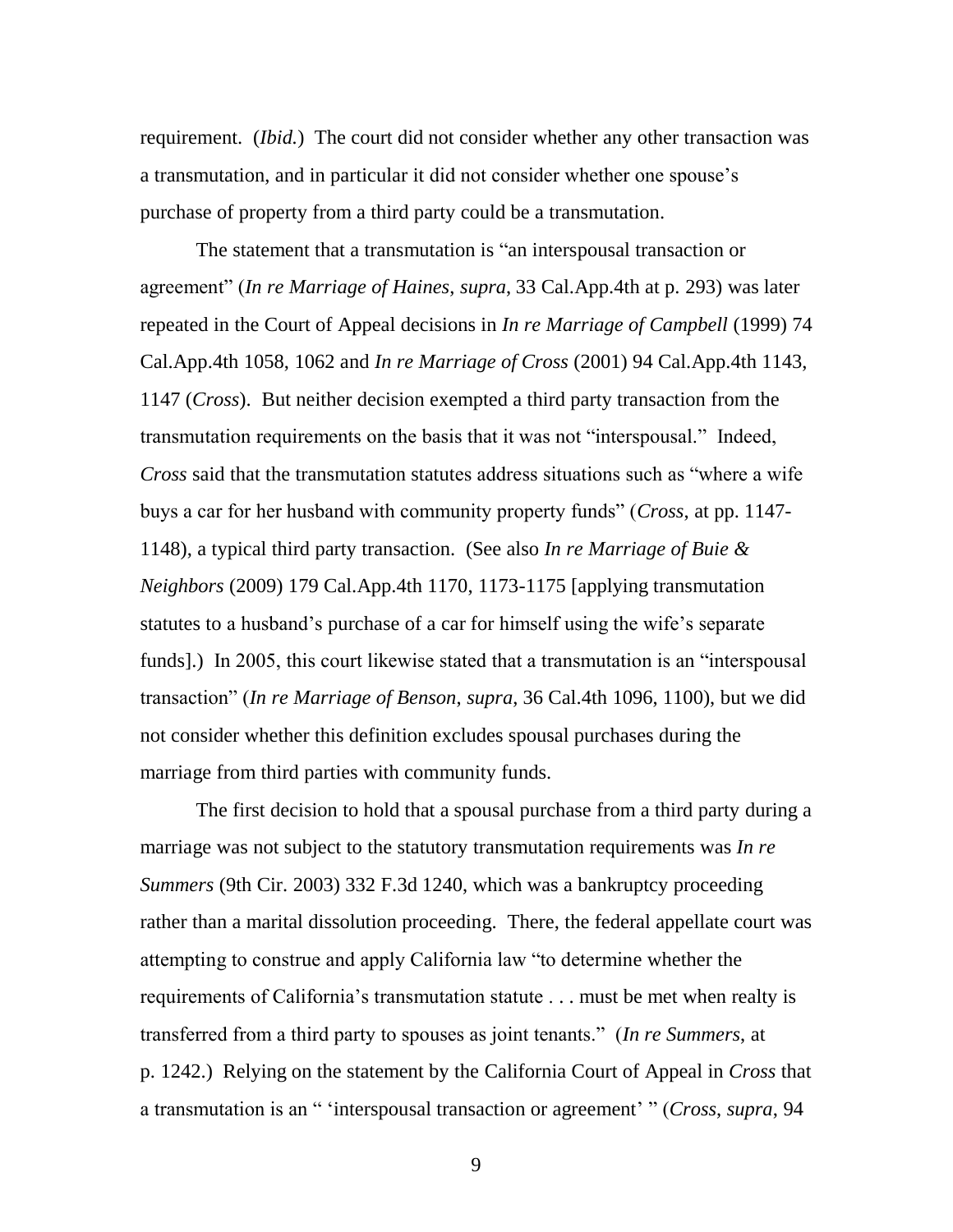Cal.App.4th at p. 1147), the federal court concluded "that the transmutation requisites had no relevance to the conveyance in this case." (*In re Summers*, at p. 1245.)

The year 2008 saw the first decision by a California state appellate court exempting from the transmutation requirements a spousal purchase from a third party: *In re Marriage of Brooks & Robinson* (2008) 169 Cal.App.4th 176. In that marital dissolution proceeding, the husband and the wife disputed ownership of residential property they had purchased during the marriage, taking title solely in the wife"s name. (*Id.* at pp. 179-180.) On appeal, the husband argued, among other things, that the purchase of the property in the wife"s name alone was an attempted transmutation that was invalid because it did not comply with the statutory transmutation requirements. (*Id.* at p. 191.) Rejecting the husband's argument, the Court of Appeal stated that there were "no facts suggesting a transmutation, valid or otherwise" because the property "was acquired in [the wife's] name in a transaction with a third person, not through an interspousal transaction." (*Ibid.*)

As mentioned earlier, these last two decisions (*In re Summers*, *supra*, 332 F.3d 1240; *In re Marriage of Brooks & Robinson*, *supra*, 169 Cal.App.4th 176) are not persuasive insofar as they purport to exempt from the transmutation requirements purchases made by one or both spouses from a third party during the marriage. Neither decision attempts to reconcile such an exemption with the legislative purposes in enacting those requirements, which was to reduce excessive litigation, introduction of unreliable evidence, and incentives for perjury in marital dissolution proceedings involving disputes regarding the characterization of property. Nor does either decision attempt to find a basis for the purported exemption in the language of the applicable transmutation statutes. Also, these decisions are inconsistent with three Court of Appeal decisions stating or holding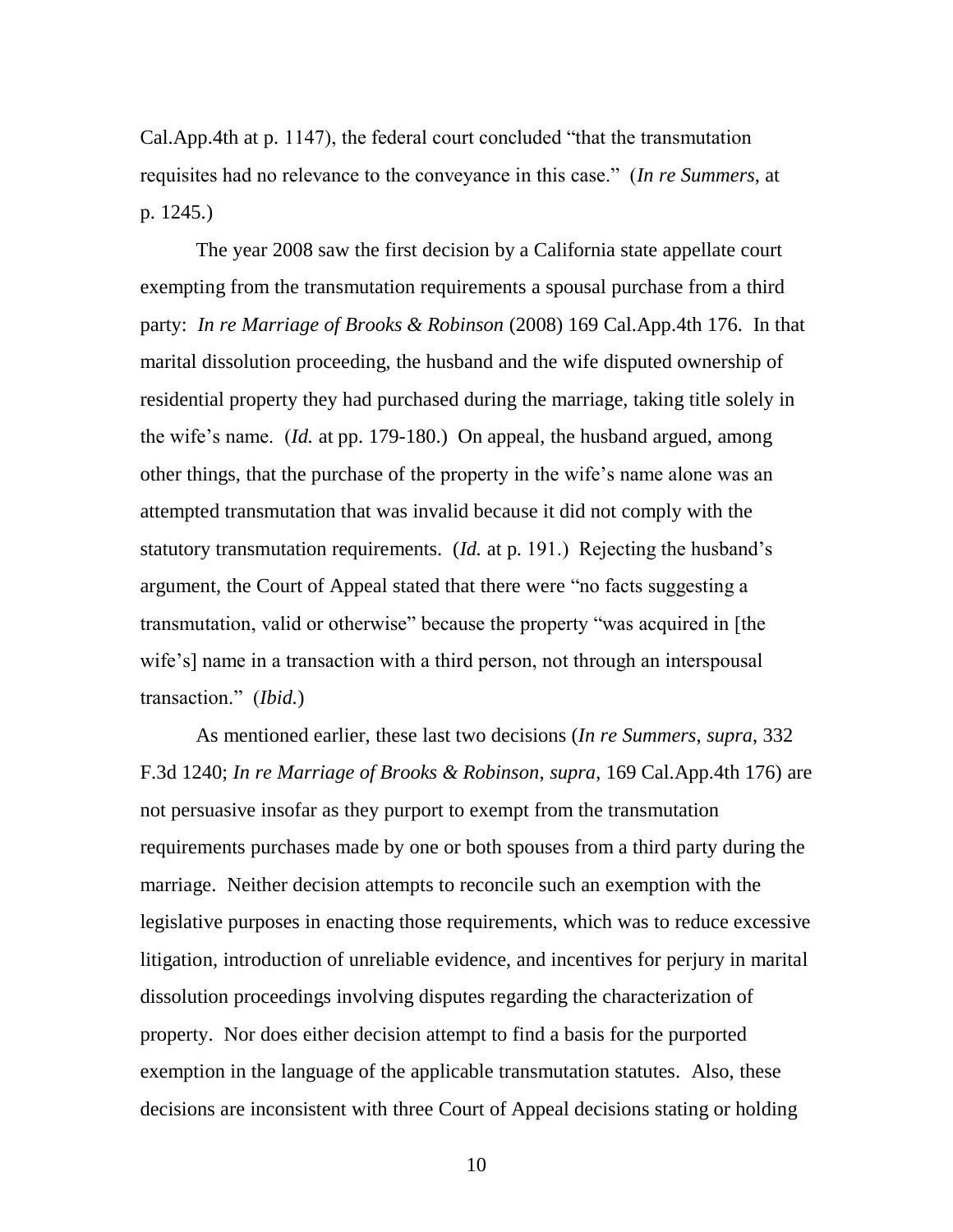that the transmutation requirements apply to one spouse"s purchases from a third party during the marriage. (*In re Marriage of Buie & Neighbors*, *supra*, 179 Cal.App.4th at pp. 1173-1175; *Cross*, *supra*, 94 Cal.App.4th at pp. 1147-1148; *In re Marriage of Steinberger*, *supra*, 91 Cal.App.4th at pp. 1463-1466.)

Our examination of the statutory language leads us to reject the purported exemption for spousal purchases from third parties. As we have said (*ante*, p. 4), the transmutation statutes provide an express exemption for gifts of relatively inexpensive personal items. (Fam. Code, § 852, subd. (c).) Because spouses most often use community funds to purchase such gifts for each other, the statutory exemption necessarily implies that gifts not qualifying for the exemption (because they are "substantial in value" or because they are not items "of a personal nature") *are* transmutations subject to the express declaration requirement, notwithstanding that a great many, if not most, involve purchases from third parties.**2**

As mentioned, the Court of Appeal here concluded that the transmutation statutes were "not relevant to this case" because the disputed life insurance policy "was acquired from a third party and not through an interspousal transaction." After stating that conclusion, which we have determined to be erroneous, the court added: "Moreover, [wife] did not contend in the trial court, and does not contend

 $\overline{a}$ 

**<sup>2</sup>** Enactment of the transmutation statutes (Fam. Code, §§ 850-853) abrogated earlier judicial decisions that were inconsistent with the statutory requirements. One such decision was *In re Marriage of Lucas*, *supra*, 27 Cal.3d 808, in which this court upheld a trial court's characterization of a motor home acquired during a marriage as entirely the wife's separate property. From the husband's failure to object when title was taken in the wife"s name alone the trial court inferred that the husband had made a gift to the wife of his interest in community funds used to purchase the motor home. (*In re Marriage of Lucas*, at pp. 817-818.) That portion of the decision is no longer good law.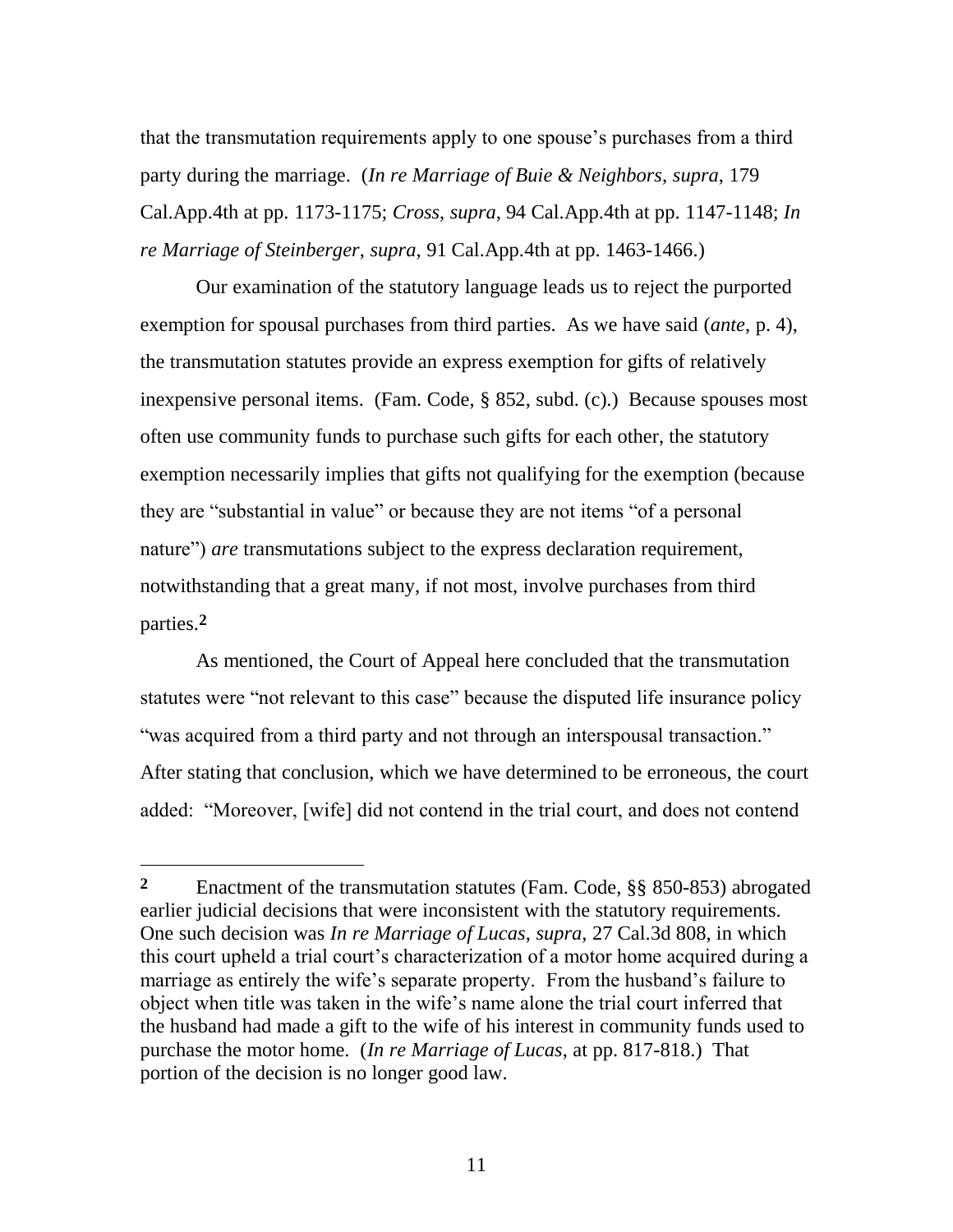on appeal, that the policy is her separate property through transmutation. Instead, [wife] contends that the policy is her separate property by operation of the form of title presumption." Referring to Evidence Code section 662, which states that "[t]he owner of the legal title to property is presumed to be the owner of the full beneficial title," the Court of Appeal here asserted that "because the form of title presumption applies . . . a transmutation theory is not involved."

This reasoning by the Court of Appeal, we also conclude, is erroneous. We need not and do not decide here whether Evidence Code section 662"s form of title presumption ever applies in marital dissolution proceedings. Assuming for the sake of argument that the title presumption may sometimes apply, it does not apply when it conflicts with the transmutation statutes. (See *In re Marriage of Barneson* (1999) 69 Cal.App.4th 583, 593.)

For the reasons we have given, the transmutation requirement of an express written declaration applies to wife's claim, in this marital dissolution proceeding, that the life insurance policy husband purchased during the marriage with community funds is her separate property. Wife does not contend that she presented evidence at trial sufficient to satisfy the express declaration requirement, nor does our examination of the record disclose such evidence. Husband never expressly declared in writing that he gave up his community interest in the policy bought with community funds. Accordingly, we agree with the trial court's characterization of the insurance policy as community property.

Because it concluded that the trial court had erred in characterizing the policy as community property, the Court of Appeal did not reach wife"s contentions "that the trial court erred in awarding ownership solely to [husband] at the policy"s cash value and that it abused its discretion in failing to maintain [wife] as a beneficiary on the policy as spousal support." The Court of Appeal will address those contentions by wife on remand.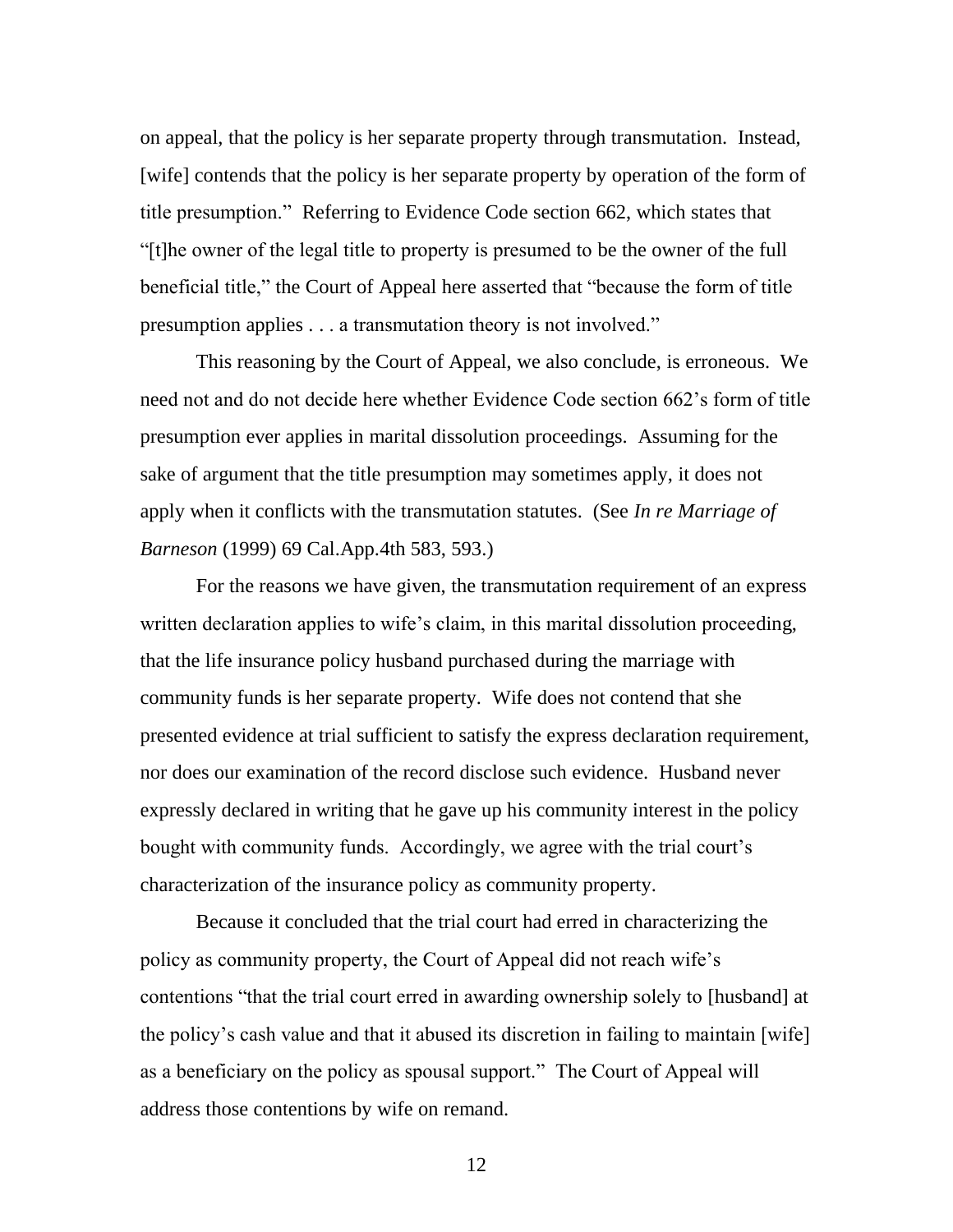# **DISPOSITION**

The Court of Appeal"s judgment is reversed and the matter is remanded to that court for further proceedings consistent with this opinion.

KENNARD, J.**\***

WE CONCUR:

 $\overline{a}$ 

CANTIL-SAKAUYE, C. J. BAXTER, J. WERDEGAR, J. CHIN, J. CORRIGAN, J. LIU, J.

**<sup>\*</sup>** Retired Associate Justice of the Supreme Court, assigned by the Chief Justice pursuant to article VI, section 6 of the California Constitution.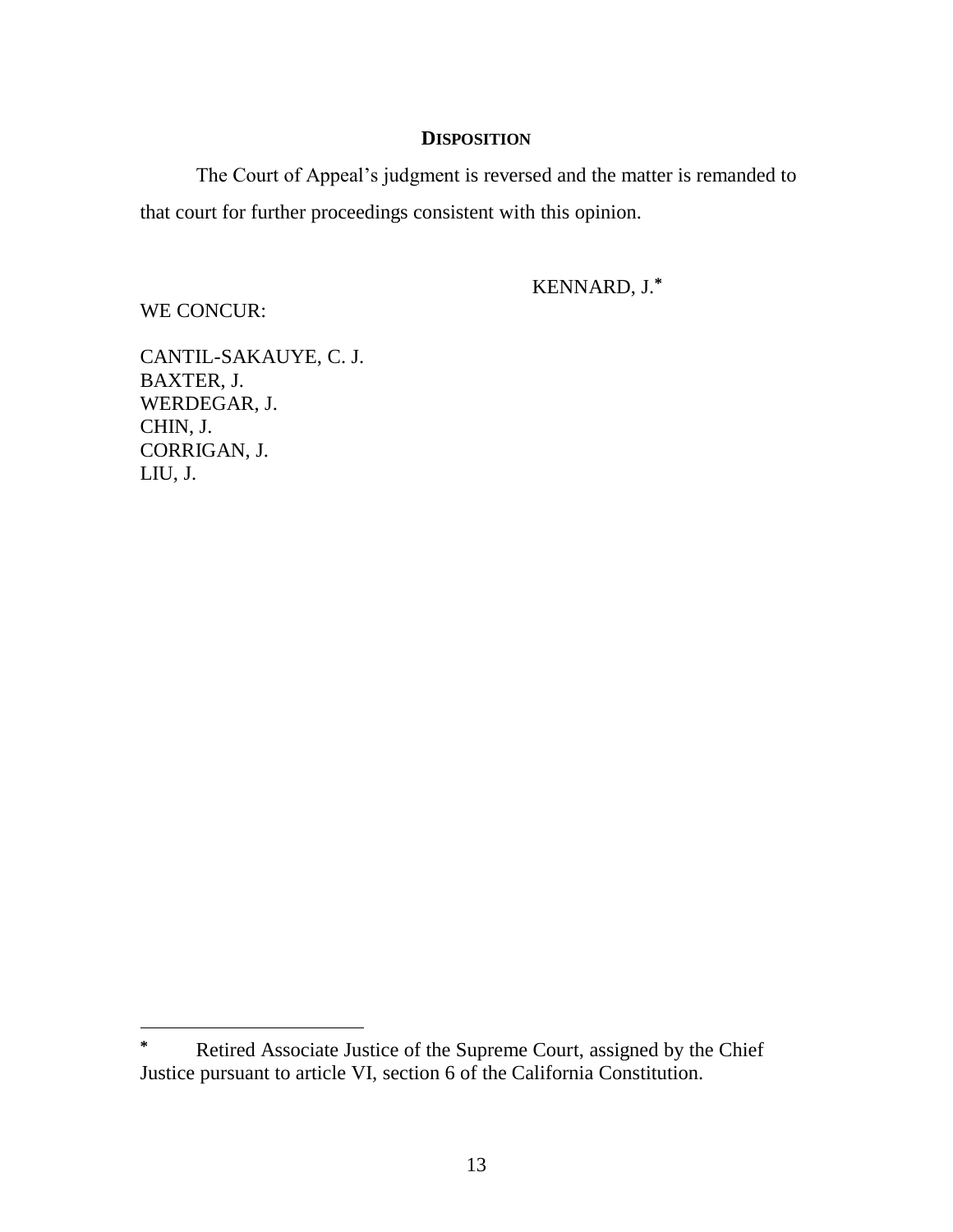## **CONCURRING OPINION BY CHIN, J.**

I agree with the majority opinion, which I have signed. I write separately to discuss a threshold question that has been the primary focus of the briefs of the parties and amici curiae: What role, if any, does a common law rule codified in Evidence Code section 662 (section 662) have in determining, in an action between the spouses, whether property acquired during a marriage is community or separate?

Family Code section 760 provides: "Except as otherwise provided by statute, all property, real or personal, wherever situated, acquired by a married person during the marriage while domiciled in this state is community property." Family Code section 802 refers to the "presumption that property acquired during marriage is community property." In combination, these statutes provide a presumption that property acquired during the marriage is community property. (*In re Marriage of Benson* (2005) 36 Cal.4th 1096, 1103.) (I will sometimes refer to this presumption as the section 760 presumption.) It appears this presumption can be overcome by a preponderance of the evidence. (*In re Marriage of Ettefagh* (2007) 150 Cal.App.4th 1578.)

Although the section 760 presumption is rebuttable, not just any evidence can overcome the presumption, but only evidence showing that another statute makes the property something other than community property. "By its own terms, the definition of community property in section 760 applies "[e]xcept as otherwise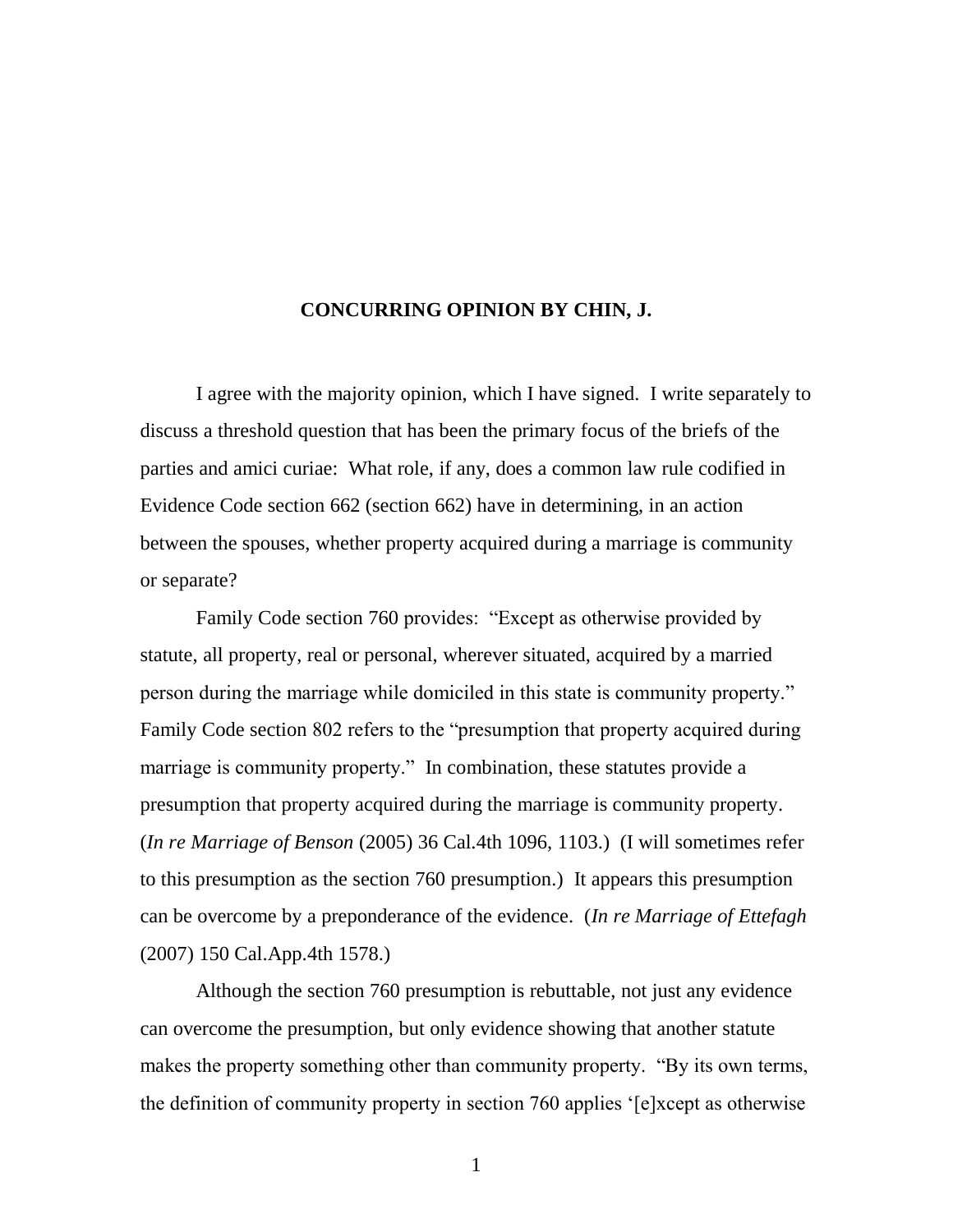provided by statute." It therefore exempts property defined as separate under other provisions. (E.g., [Fam. Code,] §§ 770 [property acquired by gift or inheritance], 771 [earnings and accumulations while living separate and apart].)" (*In re Marriage of Benson*, *supra*, 36 Cal.4th at p. 1103.) Thus, the general rule is that property acquired during marriage is community unless the preponderance of the evidence establishes that a specifically enumerated statutory exemption applies to make it something else.

As applied here, this presumption means that the life insurance policy is presumed to be community property, but that wife can overcome that presumption if she can show, by a preponderance of the evidence, that some other statutory provision makes it her separate property. There is, or should be, nothing particularly complex or difficult about this rule.

But wife, in arguing that the policy is her separate property, and the Court of Appeal, in so concluding, rely heavily on a different presumption found in the Evidence Code. Section 662 provides: "The owner of the legal title to property is presumed to be the owner of the full beneficial title. This presumption may be rebutted only by clear and convincing proof." Because legal title in the policy was in wife's name, wife argues, and the Court of Appeal found, the policy is presumed to be her separate property, a presumption rebuttable only by clear and convincing evidence.

Obviously, both presumptions cannot be given effect. The life insurance policy cannot both be presumed to be community property (because acquired during the marriage) and to be wife's separate property (because placed in her name). One statutory presumption must yield to the other.

In my view, as in the view of all amici curiae to appear in this case — law professors and attorneys specializing in the field — the section 760 presumption controls in characterizing property acquired during the marriage in an action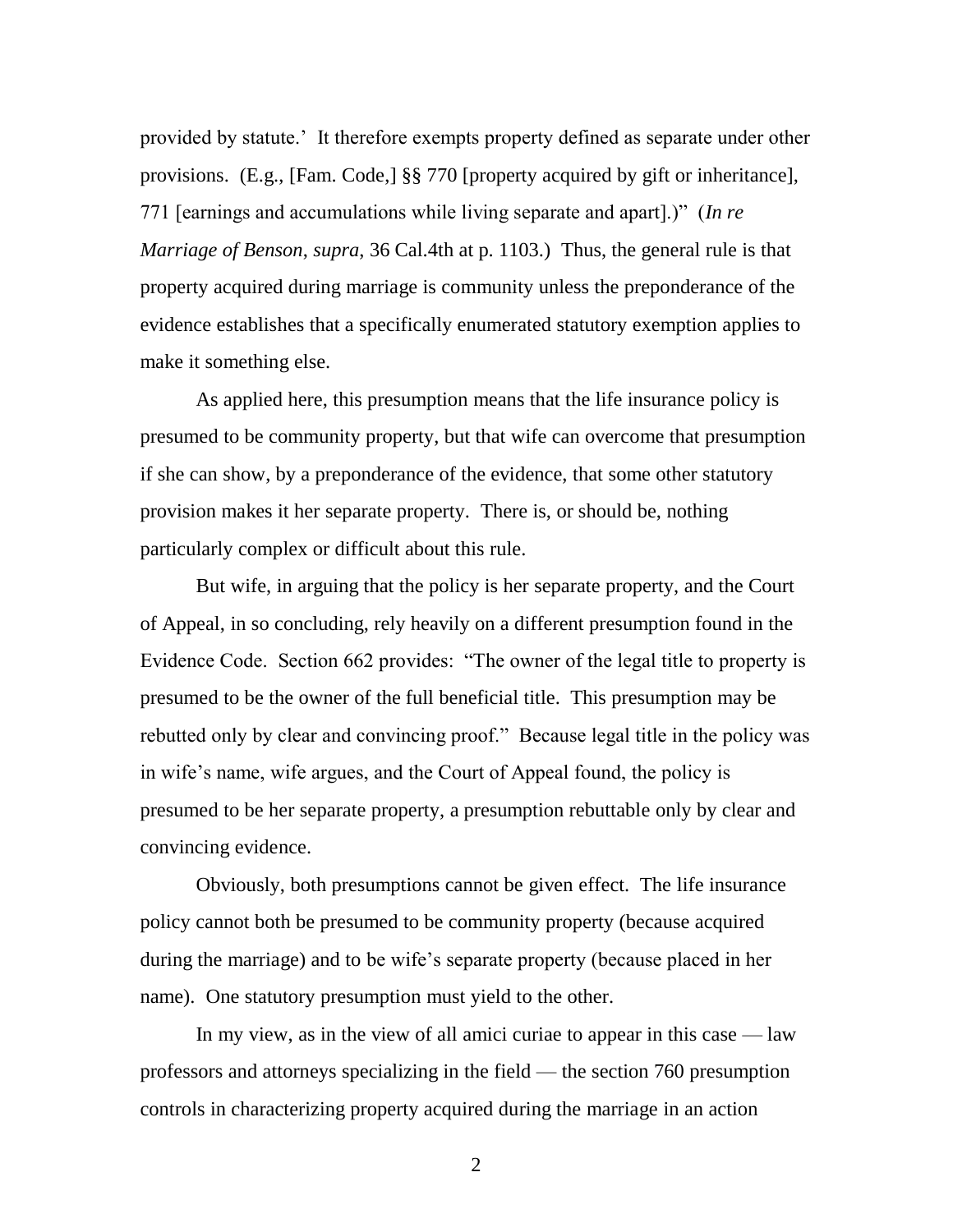between the spouses. Section 662 plays no role in such an action. The detailed community property statutes found in the Family Code, including section 760, are self-contained and are not affected by a statute found in the Evidence Code. I explain why.

California is, and always has been, a community property state. "The community property system originated in continental Europe, came to Mexico from Spain, and became California law through the treaty of 1848." (11 Witkin, Summary of Cal. Law (10th ed. 2005) Community Property, § 1, p. 529.) "From the inception of its statehood, California has retained the community property law that predated its admission to the Union and consistently has provided as a general rule that property acquired by spouses during marriage, including earnings, is community property." (*In re Marriage of Bonds* (2000) 24 Cal.4th 1, 12.) "The general theory is that the husband and wife form a sort of partnership, and that property acquired during the marriage by the labor or skill of either belongs to both." (11 Witkin, Summary of Cal. Law, *supra*, Community Property, § 1, p. 529.)

The presumption, now codified in the Family Code, that property acquired during the marriage is community, is perhaps the most fundamental principle of California's community property law. " This presumption is fundamental in the community property system and is an integral part of the community property law not only of this state but of other states and countries where the system is in operation." " (11 Witkin, Summary of Cal. Law, *supra*, Community Property, § 15, p. 542, quoting *Wilson v. Wilson* (1946) 76 Cal.App.2d 119, 126.)

Section 662 may not nullify this fundamental presumption whenever, as is often the case, the contested property is in the name of one of the spouses. I agree with the amici curiae that, as the brief of the Northern California chapter of the American Academy of Matrimonial Lawyers and the Association of Certified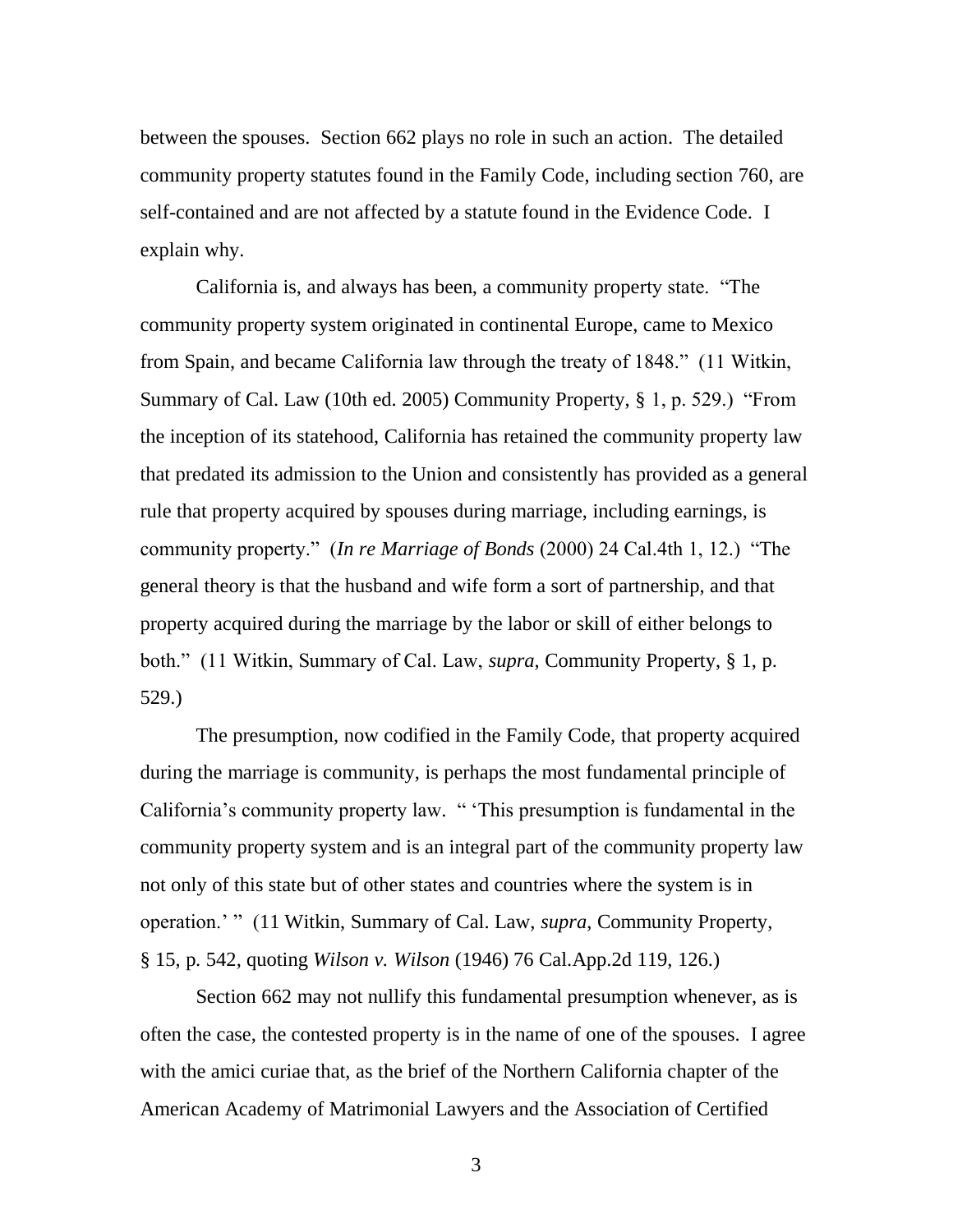Family Law Specialists puts it, "section 662 has no place in the characterization of property in actions between spouses." As that brief further states, applying section 662 to disputes between spouses "would subvert basic tenets of California family law."

This is not a recent concept. Nine years after California became a state, this court, in an opinion authored by Justice Field, rejected the argument that common law rules regarding title apply to the characterization of property acquired during the marriage. (*Meyer v. Kinzer and Wife* (1859) 12 Cal. 247 (*Meyer*).) In *Meyer*, the husband and wife sold certain property acquired during the marriage and received in return a note and mortgage on the property that was in both the husband's and wife's names. Later the husband, without the wife joining, assigned the note and mortgage to another party. The wife claimed that, because the mortgage was in her name as well as her husband"s, one-half of the note and mortgage was her separate property. This court disagreed.

In concluding that the mortgage was community property, this court cited statutory provisions including, as relevant here, a provision substantially similar to section 760: " '[A]ll property acquired after marriage, by either husband or wife, except such as may be acquired by gift, bequest, devise or descent, shall be common property." (*Meyer*, *supra*, 12 Cal. at p. 251.) The court explained that these provisions "are borrowed from the Spanish law, and *there is hardly any analogy between them and the doctrines of the common law* in respect to the rights of property consequent upon marriage. The statute proceeds upon the theory that the marriage, in respect to property acquired during its existence, is a community of which each spouse is a member . . . . To the community all acquisitions by either, whether made jointly or separately, belong. *No form of transfer* or mere intent of parties can overcome this positive rule of law." (*Ibid*., italics added.)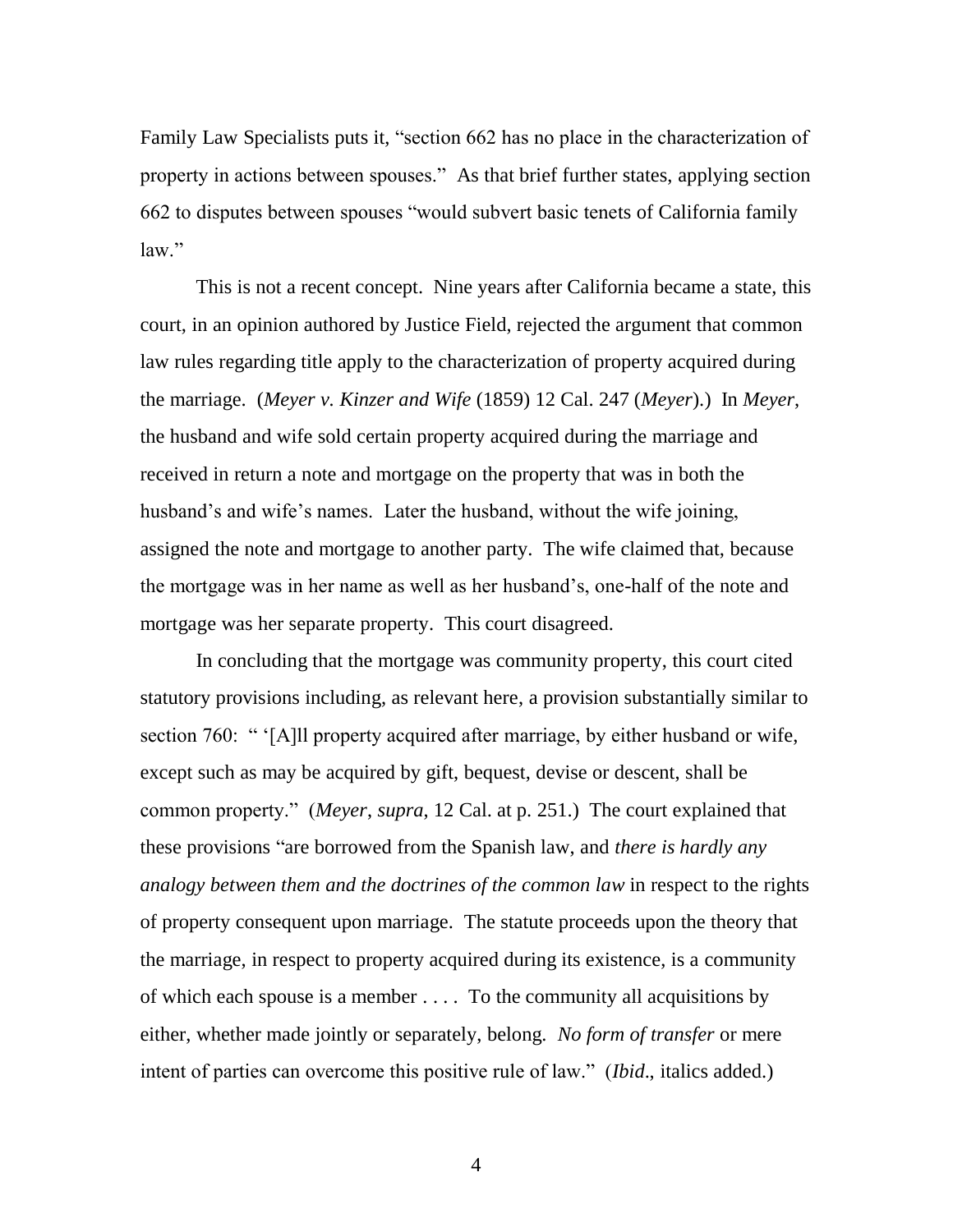Absent proof that the purchase was made with separate funds of either spouse, the *Meyer* court explained, the presumption that property acquired after marriage is community property "was absolute and conclusive, and it made no difference whether the conveyance was taken in the name of one or the other, or in the names of both." (*Meyer*, *supra*, 12 Cal. at p. 252.) The court quoted with approval an opinion from Louisiana, another community property state, that involved, as does this case, property purchased during the marriage but placed in the wife's name: " 'All property acquired by either spouse during the existence of the community, the law presumes to belong to it . . . . If the wife sets up a separate claim, she must make legal proof of it. *The title being in her name does not raise even a presumption in her favor*." " (*Id*. at p. 253, italics added in *Meyer*.) The opinion additionally explained that "common law authorities are entirely inapplicable under our system. The statute prescribes the effect of the acquisition of property by either spouse, and *its operation cannot be defeated or evaded by the form of the conveyance*, or the intention of the husband, in taking it in the name of his wife. In every form the community character of the property continues." (*Id*. at p. 255, italics added.)

As relevant here, these principles still generally apply. The statutes governing California"s community property law are found in the Family Code; a statute outside of the community property law, such as Evidence Code section 662, cannot nullify those statutes. This circumstance was recognized when section 662 was enacted. (Stats. 1965, ch. 299, § 2, p. 1297.) The Law Revision Commission comment to that section states that it "codifies a common law presumption recognized in the California cases." (Cal. Law Revision Com. com., 29B pt. 2 West"s Ann. Evid. Code (1995 ed.) foll. § 662, p. 210.) But California"s community property law has no common law roots. It derives from the European continent, not England. In its comment, the Law Revision Commission cited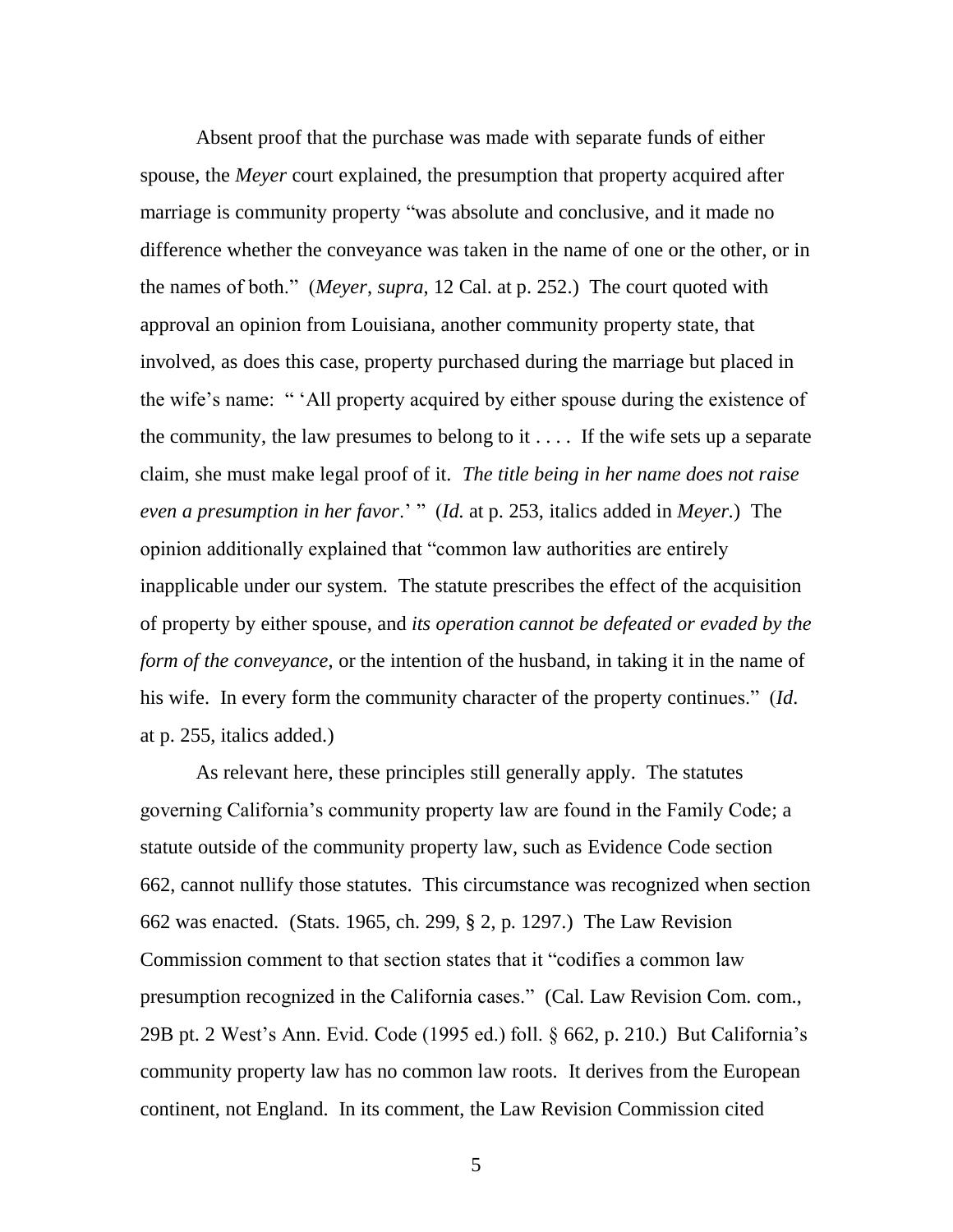*Olson v. Olson* (1935) 4 Cal.2d 434. (See *People v. Semaan* (2007) 42 Cal.4th 79, 88 [recognizing "that § 662 codifies the rule of *Olson v. Olson*"].) But that case indicates the common law presumption does not apply in the marital context: "The deed of gift, a written instrument, signed and acknowledged by appellant, *and unimpaired by any presumption of undue influence arising out of a marital relation between the parties* [the parties were not married at the critical time], was entitled to the full credit given to it by the trial court . . . ." (*Olson v. Olson*, at p. 438, italics added.) Neither the common law rule nor section 662, which codified that rule, ever applied to characterizing property acquired during marriage in actions between the spouses.

Section 662's purpose is to promote the public policy in favor of "the stability of titles to property" (Evid. Code, § 605; see *In re Marriage of Haines* (1995) 33 Cal.App.4th 277, 294 (*Haines*).) That policy is largely irrelevant to characterizing property acquired during the marriage in an action between the spouses. *Haines* is instructive. The *Haines* court held that section 662 "must yield to" another presumption within California's community property law — "the presumption arising from the requirement that a husband and wife occupy a confidential relationship in their transactions with each other." (*Haines*, at p. 283; see Fam. Code, § 721.)

*Haines* explained that section 662's "presumption is based on promoting the public "policy . . . in favor of the stability of titles to property." (See [Evid. Code,] § 605.) "Allegations . . . that legal title does not represent beneficial ownership have . . . been historically disfavored because society and the courts have a reluctance to tamper with duly executed instruments and documents of legal title." [Citation.] [¶] Section 662 is concerned primarily with the stability of titles, which obviously is an important legal concept that protects parties to a real property transaction, as well as creditors. Here, however, our focus is on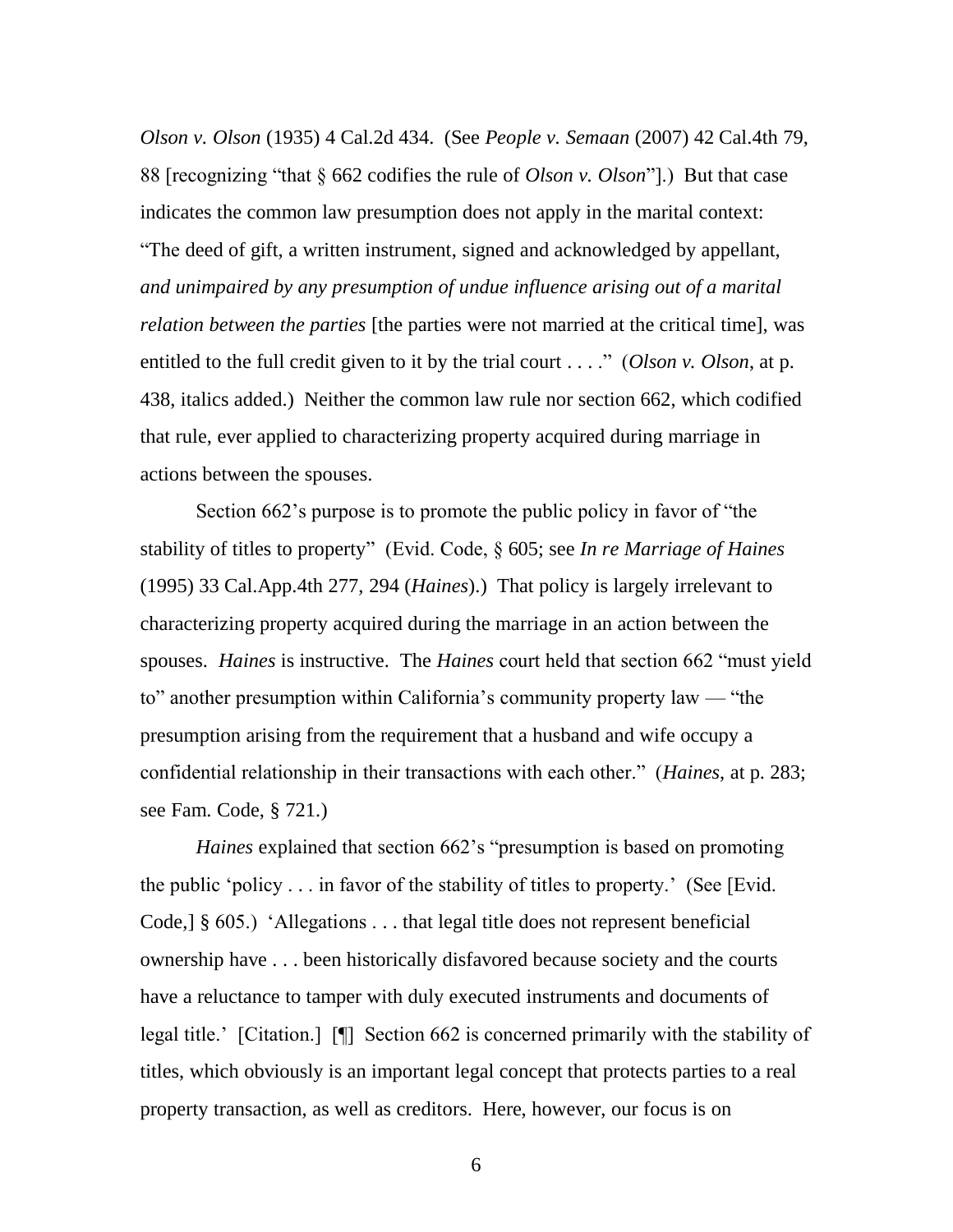characterization of marital property as effected by a transmutation by quitclaim deed. The issue is how property should be divided between spouses upon dissolution. This case does not involve third parties nor does it place at risk the rights of a creditor. . . . Thus, concerns of stability of title are lessened in characterization problems arising from transmutations that do not involve third parties or the rights of creditors." (*Haines, supra*, 33 Cal.App.4th at pp. 294-295, fn. omitted.)

The presumption of undue influence exists to protect married persons. (*Haines*, *supra*, 33 Cal.App.4th at p. 301.) "[A]pplication of section 662 in such situations can significantly weaken protections the Legislature intended to provide for spouses who are taken advantage of in interspousal transactions. This cannot be in keeping with the intent of the Legislature . . . . Application of section 662 would . . . in effect . . . abrogate the protections afforded to married persons under" what is now Family Code section 721, subdivision (b). (*Haines*, at p. 301.) Accordingly, the *Haines* court "conclude[d] that application of section 662 is improper when it is in conflict with the presumption of undue influence . . . . Any other result would abrogate the protections afforded to married persons and denigrate the public policy of the state that seeks to promote and protect the vital institution of marriage." (*Id*. at p. 302; see *In re Marriage of Fossum* (2011) 192 Cal.App.4th 336, 344-345 [following *Haines*]; *In re Marriage of Delaney* (2003) 111 Cal.App.4th 991, 997 [following *Haines*].)

What *Haines* said about the presumption regarding undue influence applies just as much, if not more so, to the more fundamental presumption that property acquired during the marriage is community. Section 662 may not abrogate the more fundamental presumption just as it may not abrogate the less fundamental presumption. Much property acquired during marriage is in the name of one of the spouses, such as salaries, stock options, retirement benefits, and the like.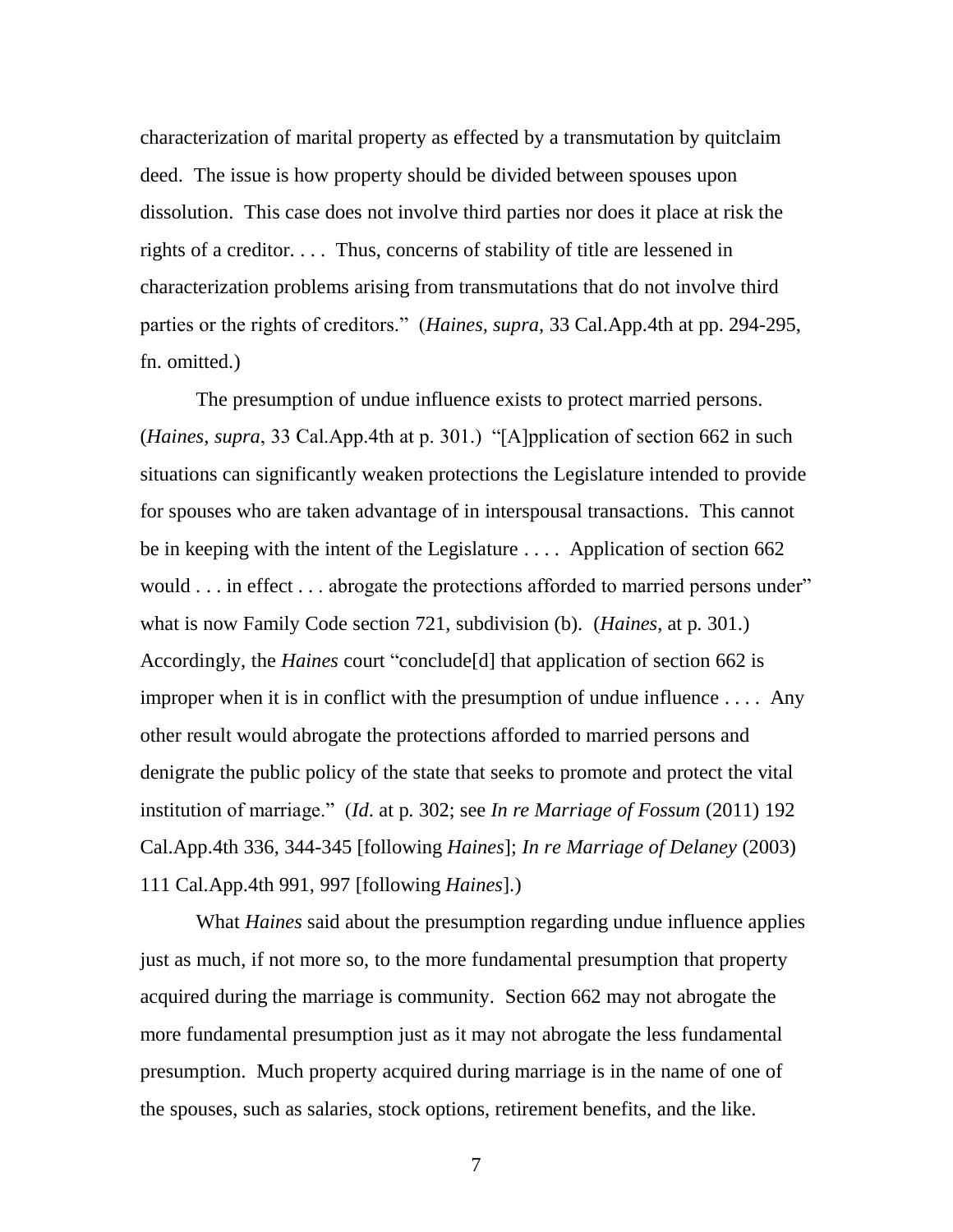Applying section 662 to all such property — and concluding that it is separate property unless shown to be otherwise by clear and convincing evidence — would largely nullify the presumption that property acquired during marriage is community.

In concluding that section 662 applies, the Court of Appeal relied heavily on two cases: *In re Marriage of Lucas* (1980) 27 Cal.3d 808 (*Lucas*) and *In re Marriage of Brooks & Robinson* (2008) 169 Cal.App.4th 176 (*Brooks*). Neither case supports the conclusion.

In *Lucas*, this court was concerned primarily with deciding "the proper method of determining separate and community property interests in a single family dwelling acquired during the marriage with both separate property and community property funds." (*Lucas*, *supra*, 27 Cal.3d at p. 811.) Most of the opinion concerns the characterization of a house in which title was in the form of joint tenancy. Although it discusses presumptions at length, *Lucas* never cites section 662 even though that section had been enacted long before the opinion. Rather, it discusses two statutory presumptions, both of which used to be found in Civil Code former section 5110 and are now found in two separate sections of the Family Code. (Fam. Code, §§ 760, 2581.) One is the familiar presumption that property acquired during marriage is community property. (*Id*., § 760.) The other is a presumption, found in a statute within the community property law and fully consistent with the general presumption, that specifically governs real property designated as a joint tenancy. (*Lucas*, at p. 814.) As quoted in *Lucas*, that statute provided: " "When a single-family residence of a husband and wife is acquired by them during marriage as joint tenants, for the purpose of the division of such property upon dissolution of marriage or legal separation only, the presumption is that such single-family residence is the community property of the husband and wife." " (*Id.* at p. 814, fn. 2, quoting Civ. Code, former § 5110 [see now Fam.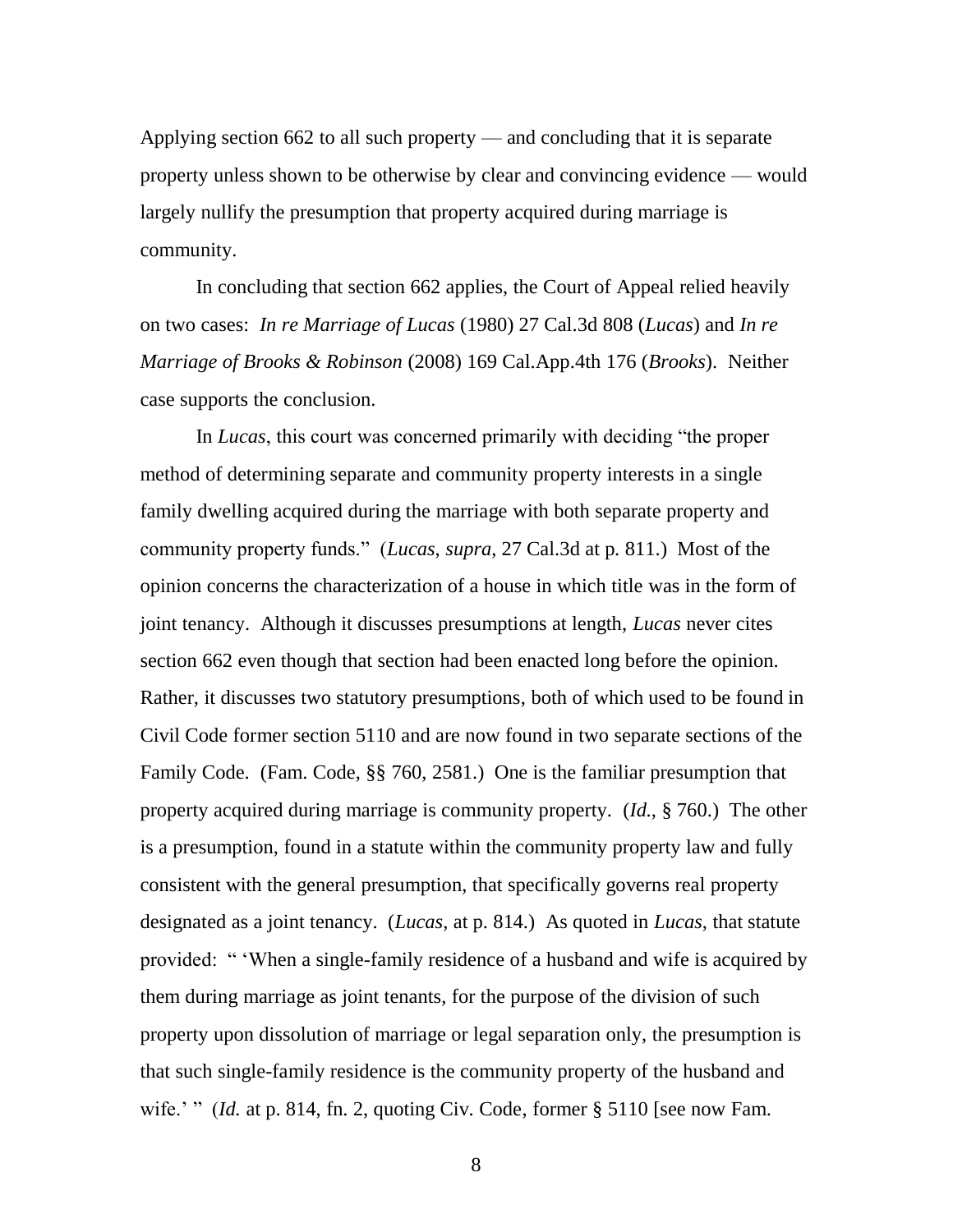Code, § 2581].) Both of these presumptions favor a finding of community property, and thus they are compatible.

Significantly, the statutory presumption regarding property in the form of joint tenancy applies "[f]or the purpose of division of property on dissolution of marriage." (Fam. Code, § 2581; see Civ. Code, former § 5110.) This language suggests that rules that apply to an action between the spouses to characterize property acquired during the marriage do not necessarily apply to a dispute between a spouse and a third party.

Thus, the form-of-title presumption the *Lucas* court discussed is a specific statutory presumption found within California"s community property law, not the more general presumption found in section 662. That this is so is made clear later in the opinion when the court stated that certain "evidence and findings are insufficient to rebut the presumption arising from title *set forth in Civil Code section 5110* [i.e., current Fam. Code, § 2581]." (*Lucas*, *supra*, 27 Cal.3d at p. 815, italics added.) *Lucas* does not address section 662"s role in an action between the spouses.

*Brooks* also did not present this question. At the appellate level, the dispute in *Brooks*, *supra*, 169 Cal.App.4th 176, did not involve an action between the spouses. Rather, on appeal, the sole dispute was between a *third party*, to whom the wife had sold certain real property, and the husband, who claimed an interest in the property and sought to set aside the sale. The wife did not even appear in the appeal. The Court of Appeal used section 662 to help resolve the dispute in favor of the third party, whom the trial court found to be a bona fide purchaser who had purchased the property without knowing of any community property claim the husband might have had. The Court of Appeal noted that the trial "court did not expressly determine whether the Property was a community property asset." (*Brooks*, at pp. 182-183.) Rather, the trial court had merely held that the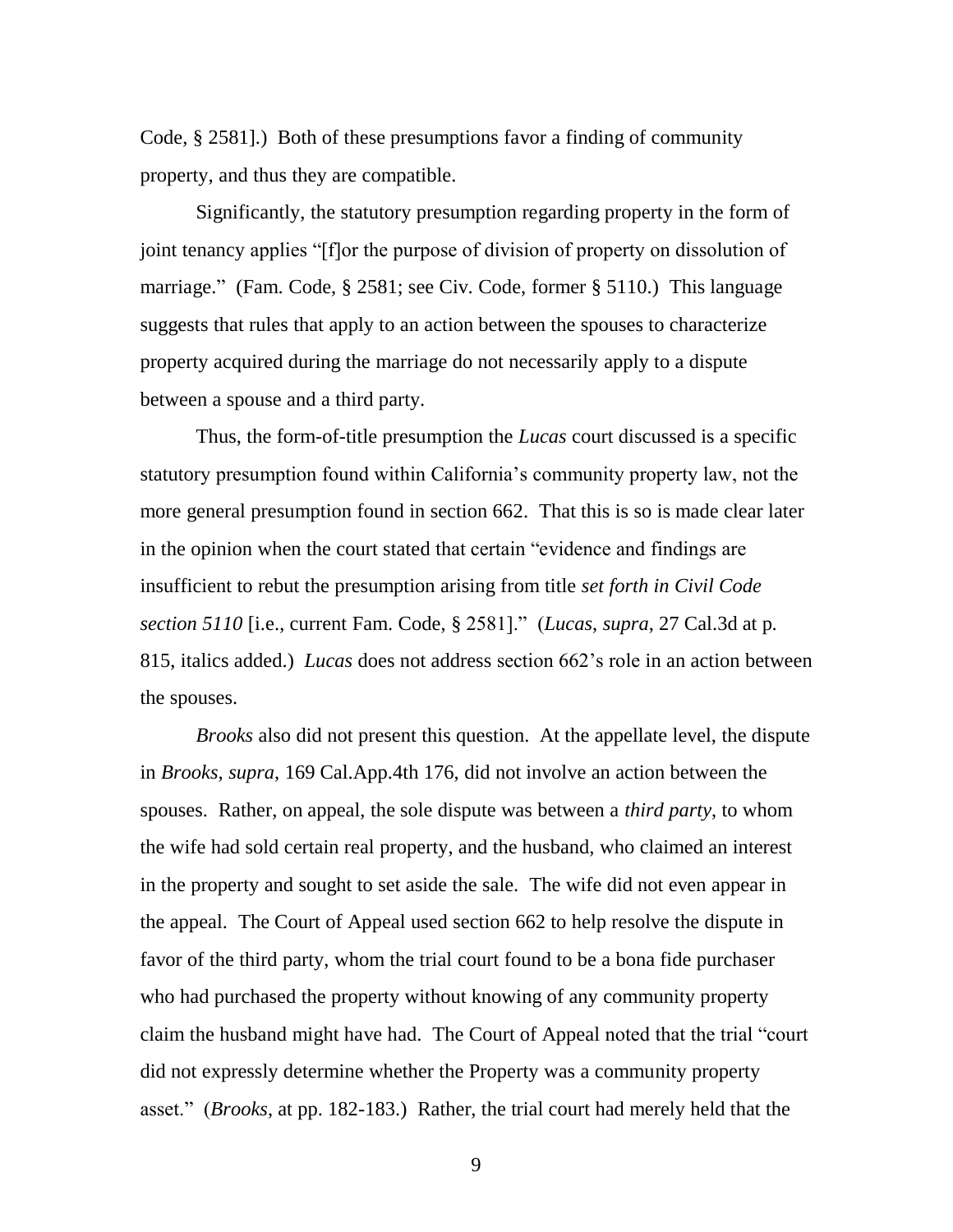third party was a bona fide purchaser and, as such, " "takes it[s] title free of any unknown community property claim [the husband] may have with respect to the Property.'" *(Id. at p. 183.)* The Court of Appeal agreed with this conclusion. It emphasized section 662"s purpose of promoting the stability of titles to property. (*Id*. at p. 185.) Unlike in the case of an action between the spouses, this policy *does* play a role in a dispute between a spouse and an innocent third party purchaser.

The *Brooks* court stressed that the appeal "does not involve a division of the community estate between [husband and wife]. Whether [the wife] might be obligated to reimburse [the husband] for his contributions to the Property was not before the trial court and is not an issue on appeal." (*Brooks*, *supra*, 169 Cal.App.4th at p. 188.) Accordingly, *Brooks* concerned the rights of a third party that purchased property in good faith not knowing of any possible community property claims. *Brooks* might have been correct to apply section 662 to an action between one of the spouses and a third party bona fide purchaser. That question is not implicated here, and I express no opinion on it. To the extent *Brooks* said anything suggesting section 662 would apply to an action between the spouses, it mistakenly relied on *Lucas*, *supra*, 27 Cal.3d 808, and is, accordingly, unpersuasive.

In short, the statutes in the Family Code governing community property, including the section 760 presumption, are sufficient unto themselves. Evidence Code section 662"s common law presumption does not nullify the community property statutes. *All* property acquired during the marriage is presumed to be community property. Evidence that certain property is in the name of one spouse might, depending on the circumstances, be relevant to help overcome the presumption if and only if it demonstrates that one of the statutory exemptions to the presumption applies. But that evidence does not itself reverse the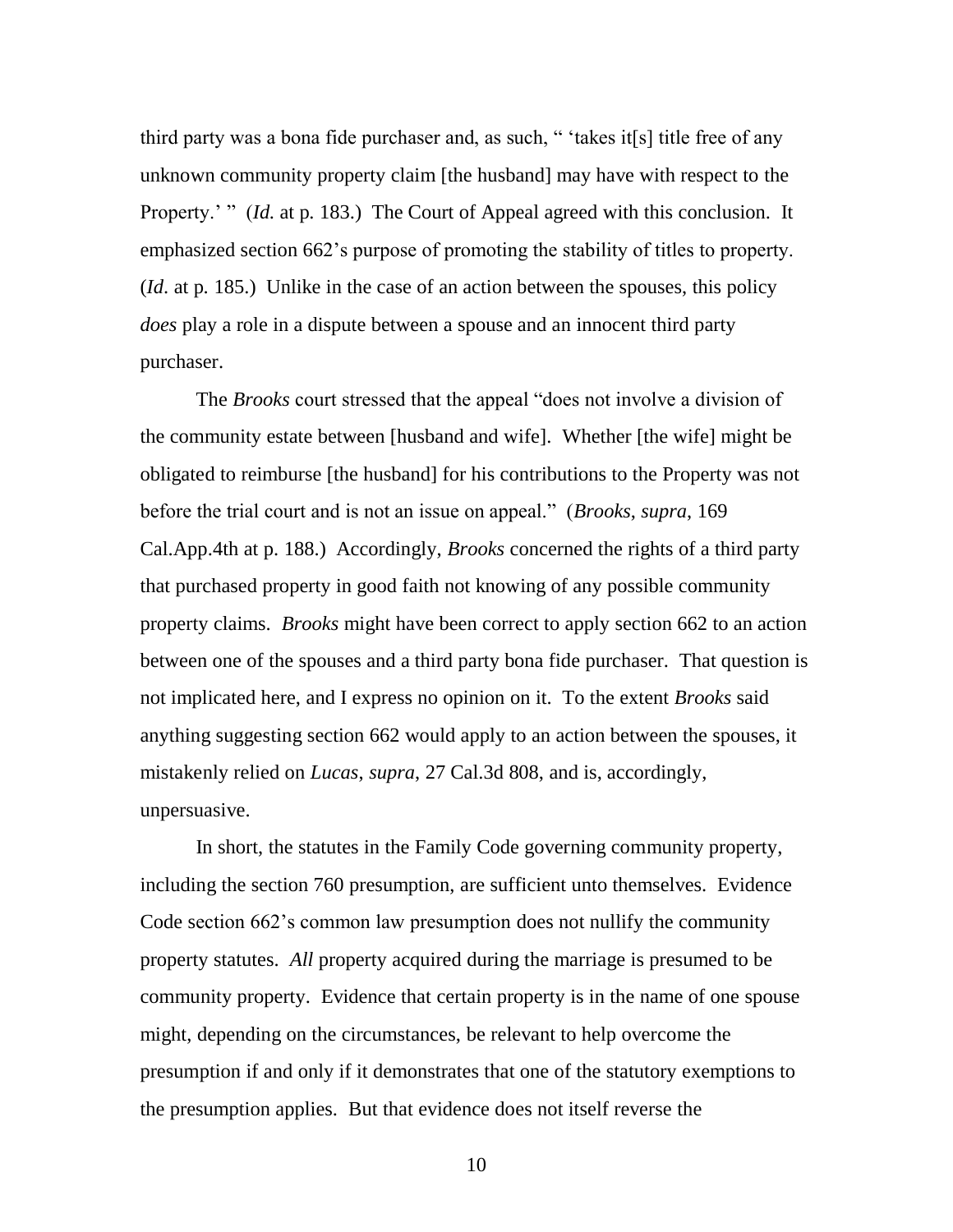presumption. Future courts resolving disputes over how to characterize property acquired during the marriage in an action between the spouses should apply the community property statutes found in the Family Code and not section 662.

CHIN, J

WE CONCUR:

CORRIGAN, J. LIU, J.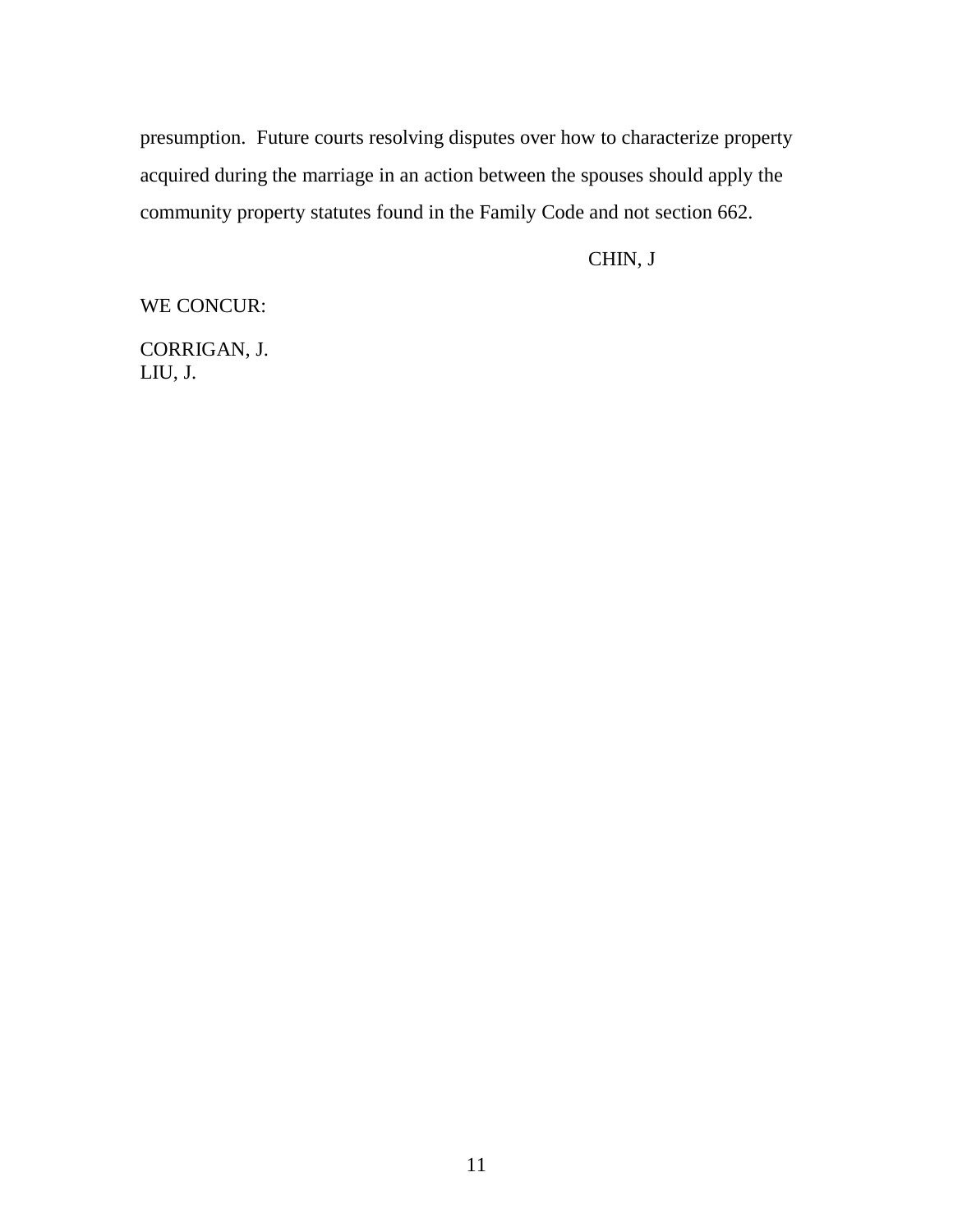*See next page for addresses and telephone numbers for counsel who argued in Supreme Court.*

**\_\_\_\_\_\_\_\_\_\_\_\_\_\_\_\_\_\_\_\_\_\_\_\_\_\_\_\_\_\_\_\_\_\_\_\_\_\_\_\_\_\_\_\_\_\_\_\_\_\_\_\_\_\_\_\_\_\_\_\_\_\_\_\_\_\_\_\_\_\_\_\_\_\_\_\_\_\_\_\_\_\_**

**\_\_\_\_\_\_\_\_\_\_\_\_\_\_\_\_\_\_\_\_\_\_\_\_\_\_\_\_\_\_\_\_\_\_\_\_\_\_\_\_\_\_\_\_\_\_\_\_\_\_\_\_\_\_\_\_\_\_\_\_\_\_\_\_\_\_\_\_\_\_\_\_\_\_\_\_\_\_\_\_\_\_**

**\_\_\_\_\_\_\_\_\_\_\_\_\_\_\_\_\_\_\_\_\_\_\_\_\_\_\_\_\_\_\_\_\_\_\_\_\_\_\_\_\_\_\_\_\_\_\_\_\_\_\_\_\_\_\_\_\_\_\_\_\_\_\_\_\_\_\_\_\_\_\_\_\_\_\_\_\_\_\_\_\_\_**

**\_\_\_\_\_\_\_\_\_\_\_\_\_\_\_\_\_\_\_\_\_\_\_\_\_\_\_\_\_\_\_\_\_\_\_\_\_\_\_\_\_\_\_\_\_\_\_\_\_\_\_\_\_\_\_\_\_\_\_\_\_\_\_\_\_\_\_\_\_\_\_\_\_\_\_\_\_\_\_\_\_\_**

**Name of Opinion** In re Marriage of Valli

**Unpublished Opinion Original Appeal Original Proceeding Review Granted** XXX 195 Cal.App.4th 776 **Rehearing Granted**

**Opinion No.** S193990 **Date Filed:** May 15, 2014

**Court:** Superior **County:** Los Angeles **Judge:** Mark A. Juhas

#### **Counsel:**

 $\overline{a}$ 

Jaffe and Clemens, William S. Ryden and Nancy Braden-Parker for Appellant.

Garrett C. Dailey; Walzer & Melcher, Peter Walzer and Christopher C. Melcher for Respondent.

Charlotte K. Goldberg and Herma Hill Kay as Amici Curiae on behalf of Respondent.

Grace Ganz Blumberg and Herma Hill Kay as Amici Curiae on behalf of Respondent.

Sideman & Bancroft and Diana E. Richmond for Northern California Chapter of the American Academy of Matrimonial Lawyers and the Association of Certified Family Law Specialists as Amici Curiae on behalf of Respondent.

Law Office of Kim W. Cheatum and Kim W. Cheatum as Amici Curiae on behalf of Respondent.